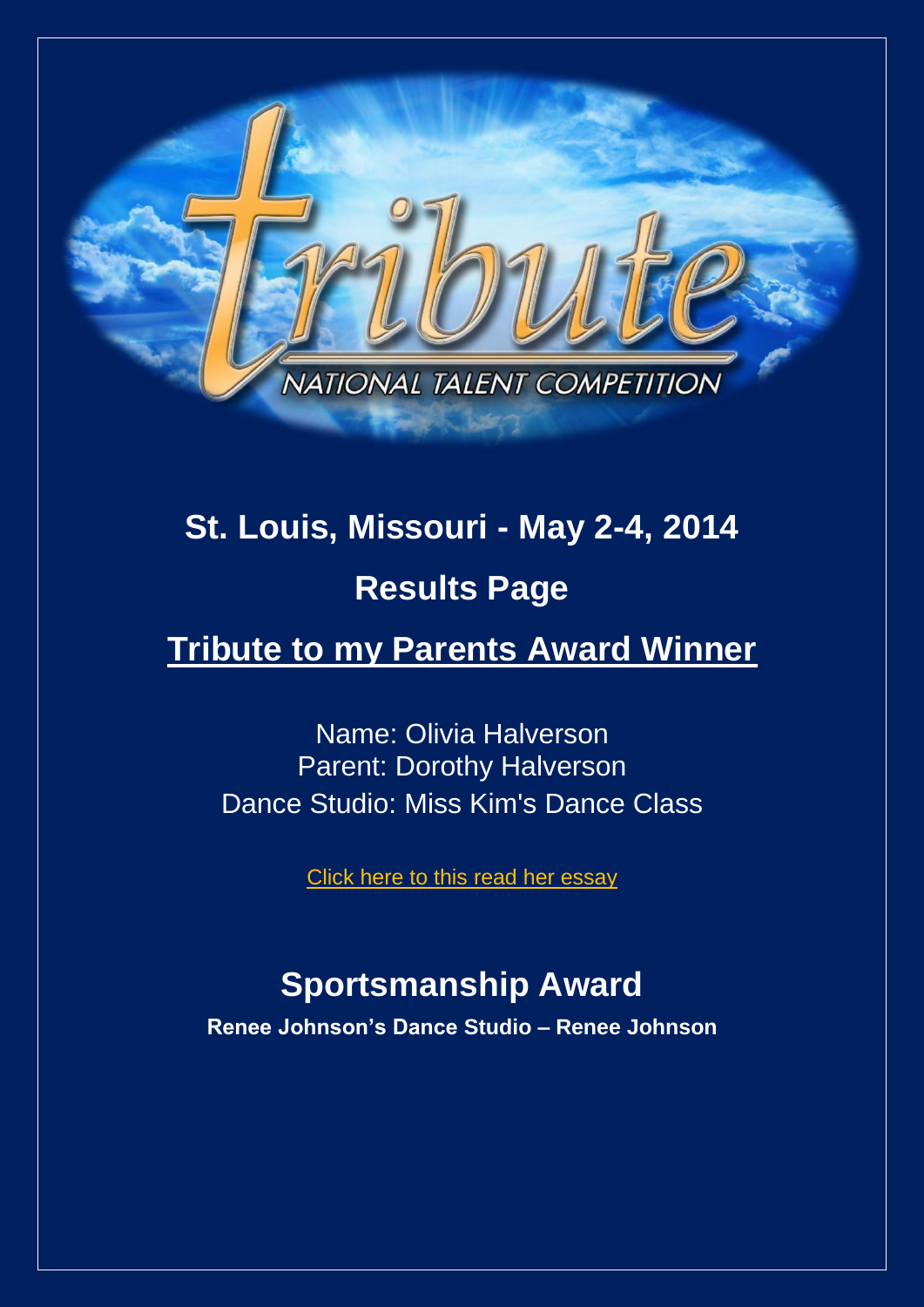# **Friday, May 2, 2014**

#### **Petite Solo Honor Level**

**1st Place - Liz Garozzo - Jazz - Charmette Academy of Dance 2nd Place - Chloe Collins - Musical Theater - Excel Performing Arts 3rd Place - Reagan Haar - Jazz - Encore Dance Too 4th Place - Adysen Harre - Jazz - Encore Dance Too 5th Place - Addison Shallow - Lyrical - St. Peters Academy Of Dance 6th Place - Savannah Stumpf - Lyrical - Dance Class 7th Place - Faith Johnson - Jazz - Dance Elite 8th Place - Hannah Cohen - Musical Theater - St. Peters Academy Of Dance 9th Place - McKenna Bonagurio - Musical Theater - Charmette Academy of Dance 10th Place - Grace McCormick - Open - Just Dance Company Petite Solo Supreme Level 1st Place - Bayla Fitterer - Lyrical - Dance House 2nd Place - Taylor Stith - Jazz - Renee Johnson's Dance Studio 3rd Place - Madison Dixon - Tap - Encore Dance Too 4th Place - Lilly Dattilo - Open - St. Peters Academy Of Dance Honor Level Special Awards Miss Tribute 2nd Runner Up (Petite) Liz Garozzo - Charmette Academy of Dance Miss Tribute 1st Runner Up (Petite) Chloe Collins - Excel Performing Arts Miss Tribute Winner (Petite) Savannah Stumpf - Dance Class Costume 2nd Runner Up (Petite) Reagan Haar - Encore Dance Too Costume 1st Runner Up (Petite) Faith Johnson - Dance Elite Costume Winner (Petite) McKenna Bonagurio - Charmette Academy of Dance Supreme Level Special Awards Miss Tribute 2nd Runner Up (Petite) Lilly Dattilo - St. Peters Academy Of Dance Miss Tribute 1st Runner Up (Petite)**

**Taylor Stith - Renee Johnson's Dance Studio**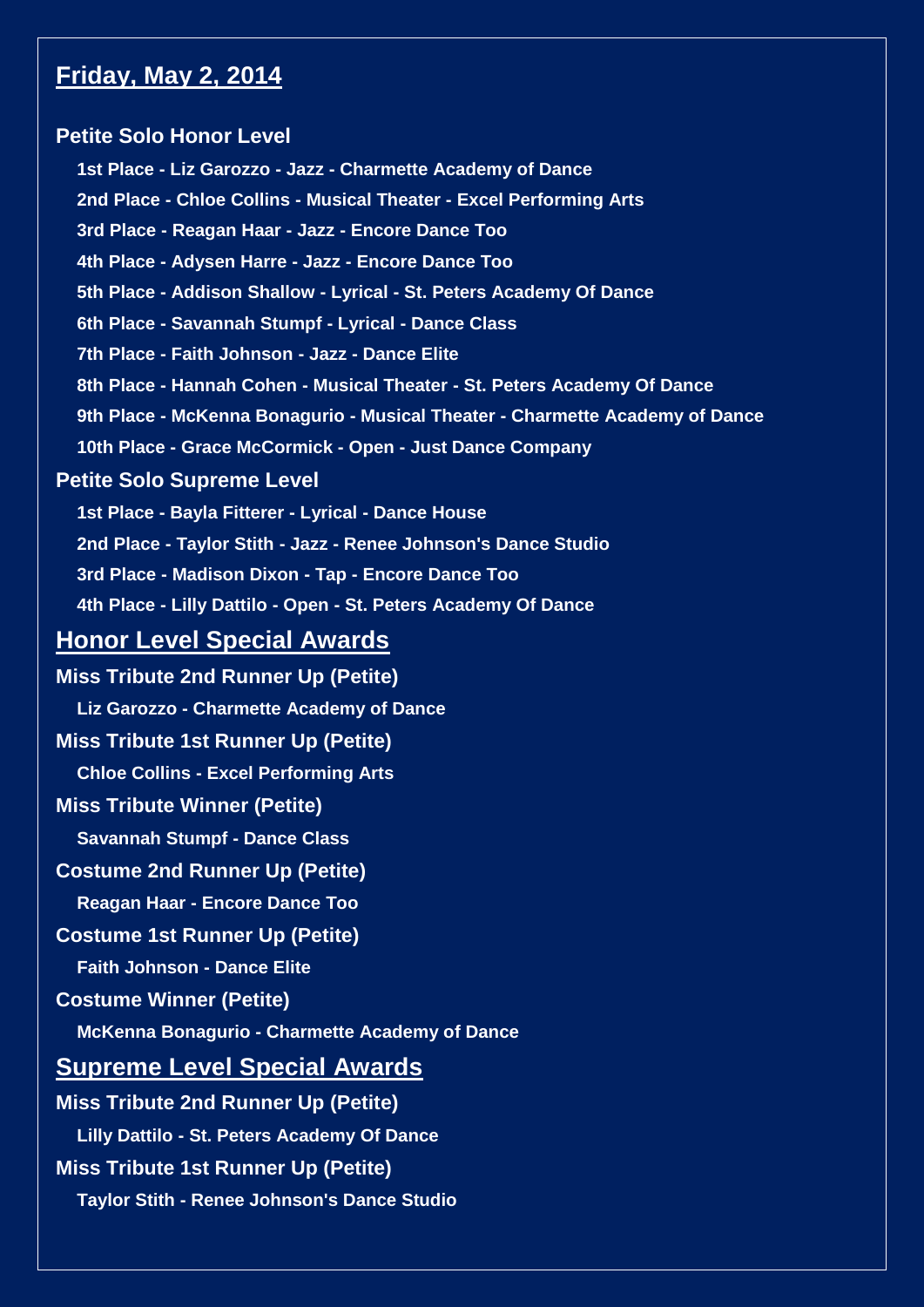**Miss Tribute Winner (Petite) Madison Dixon - Encore Dance Too Costume 2nd Runner Up (Petite) Taylor Stith - Renee Johnson's Dance Studio Costume 1st Runner Up (Petite) Bayla Fitterer - Dance House Costume Winner (Petite) Lilly Dattilo - St. Peters Academy Of Dance**

#### **Junior Solo Honor Level**

**1st Place - Kaylee McCracken - Musical Theater - Charmette Academy of Dance**

**2nd Place - Abigail Dionne - Lyrical - Charmette Academy of Dance**

**3rd Place - Kylie McFarland - Lyrical - Encore Dance Too**

**4th Place - Ashlin Overy-Ricketson - Open - St. Peters Academy Of Dance**

**5th Place - Mia Howse - Musical Theater - Charmette Academy of Dance**

**6th Place - Paige Oppermann - Musical Theater - St. Peters Academy Of Dance**

**7th Place - Megan Resinger - Tap - Encore Dance Too**

**8th Place - Gabrielle Cannon - Tap - Charmette Academy of Dance**

**9th Place - Aubrey Shadden - Tap - St. Peters Academy Of Dance**

**10th Place - Kylah Miller - Musical Theater - St. Peters Academy Of Dance**

#### **Junior Solo Supreme Level**

**1st Place - Camryn Bridges - Jazz - Excel Performing Arts**

**2nd Place - Luci Hilboldt - Jazz - Renee Johnson's Dance Studio**

**3rd Place - Jenna Wood - Musical Theater - Charmette Academy of Dance**

**4th Place - Lydia Piekarski - Lyrical - Charmette Academy of Dance**

**5th Place - Makayla Kelsey - Jazz - Encore Dance Too**

**6th Place - Ainsley Moses - Contemporary - Renee Johnson's Dance Studio**

**7th Place - Raegene Gardner - Jazz - Studio E Dance**

**8th Place - Grace Khalil - Musical Theater - Renee Johnson's Dance Studio**

**9th Place - Hailey Kimack - Musical Theater - Renee Johnson's Dance Studio**

**10th Place - Sadi Knox - Jazz - Renee Johnson's Dance Studio**

# **Honor Level Special Awards**

**Miss Tribute 2nd Runner Up (Junior)**

**Mia Howse - Charmette Academy of Dance**

**Miss Tribute 1st Runner Up (Junior)**

**Abigail Dionne - Charmette Academy of Dance**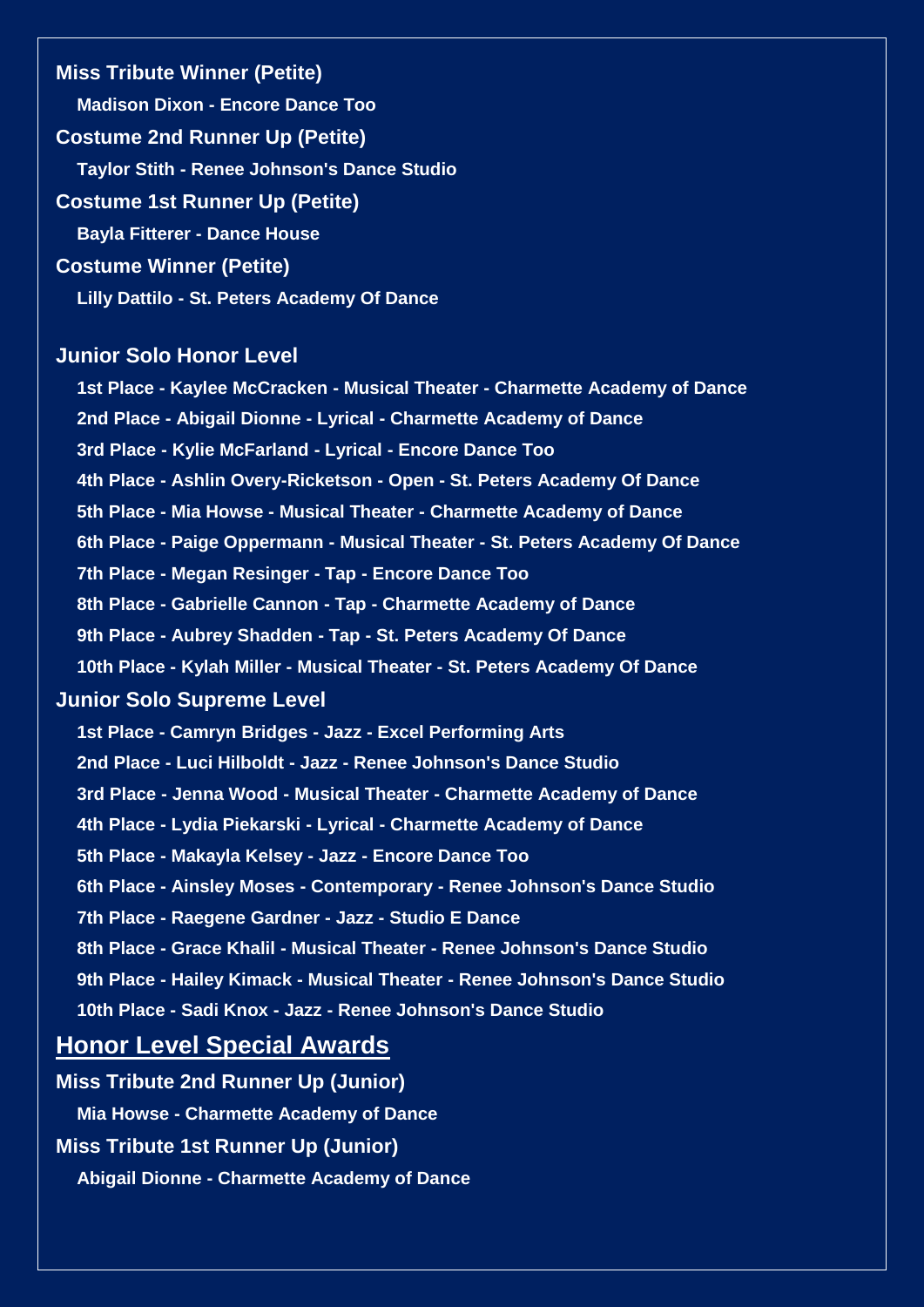**Miss Tribute Winner (Junior) Kaylee McCracken - Charmette Academy of Dance Costume 2nd Runner Up (Junior) Francesca Kohrs - Charmette Academy of Dance Costume 1st Runner Up (Junior) Paige Oppermann - St. Peters Academy Of Dance Costume Winner (Junior) Ashlin Overy-Ricketson - St. Peters Academy Of Dance Supreme Level Special Awards Miss Tribute 2nd Runner Up (Junior) Lydia Piekarski - Charmette Academy of Dance Miss Tribute 1st Runner Up (Junior) Camryn Bridges - Excel Performing Arts Miss Tribute Winner (Junior) Luci Hilboldt - Renee Johnson's Dance Studio Costume 2nd Runner Up (Junior) Molly Johnson - Renee Johnson's Dance Studio Costume 1st Runner Up (Junior) Grace Khalil - Renee Johnson's Dance Studio Costume Winner (Junior) Allie Adams - Studio E Dance**

# **Saturday, May 3, 2014**

# **Petite Duet/Trios Honor Level 1st Place - HANDFUL OF KEYS - Musical Theater - Charmette Academy of Dance** Francesca Kohrs, Liz Garozzo, Max Slavik **2nd Place - HEY BABY - Jazz - St. Peters Academy Of Dance** Jack Shadden, Kinsee Rowell **3rd Place - TELL ME 'BOUT IT - Jazz - Studio E Dance** Alissa McOlgan, Cami Reaka, Maggie Cooper **Petite Duet/Trios Supreme Level 1st Place - ROCKIN ROBIN - Jazz - Renee Johnson's Dance Studio** Brianna Stith, Knox Sydni, Macy Spellman **2nd Place - WHEN SHE LOVED ME - Lyrical - Dance House** Bayla Fitterer, Reece Bellm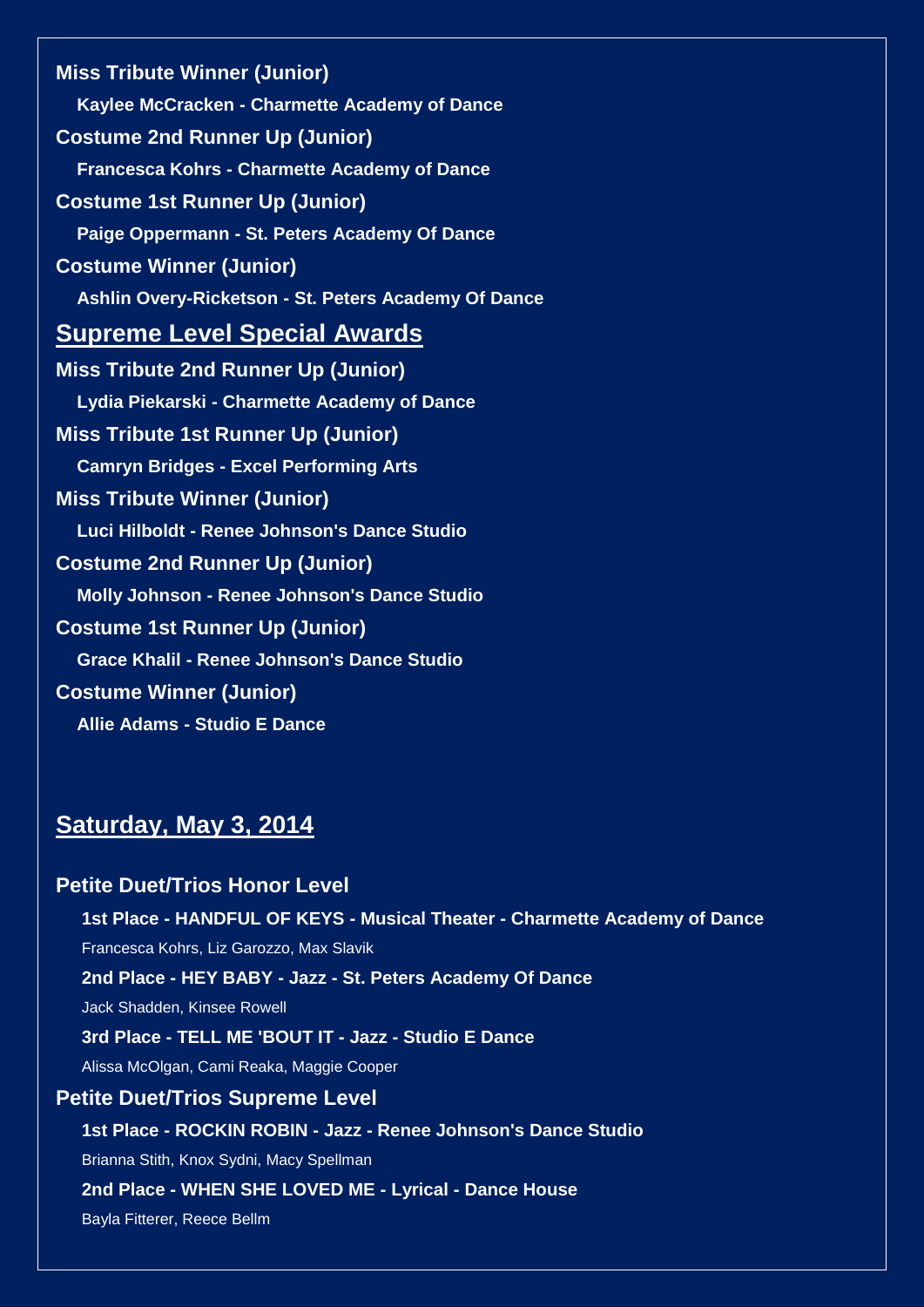# **Petite Small Group/Small Group Extended Honor Level**

#### **1st Place - COACH - Open - St. Peters Academy Of Dance**

Alyssa Critchlow, Jersy Nelke, Lucy Gunnarson, Madison Kerkemeyer, Tony Pittman

#### **2nd Place - MY FAVORITE SON - Musical Theater - St. Peters Academy Of Dance**

Alexa Sansone, Hannah Cohen, Heidi Strauss, Jack Shadden, Jadyn Poston, Kinsee Rowell, Lana Sheppard, Mackenzie Sansone, Raegan Hooker

#### **3rd Place - CIRCUS - Tap - St. Peters Academy Of Dance**

Alexa Sansone, Hannah Cohen, Heidi Strauss, Jack Shadden, Jadyn Poston, Kinsee Rowell, Lana Sheppard, Mackenzie Sansone, Raegan Hooker

#### **4th Place - ANYTHING LESS - Jazz - Charmette Academy of Dance**

Delaney McCoy, Ella Morley, Lana Pickeral, Layla Kolley, Maddie McIntyre, Max Slavik, Poppi Wright, Sanrdra Matejcic, Shay Moonier

#### **5th Place - SWING - Jazz - Studio E Dance**

Ainsley Siekmann, Alissa McOlgan, Cami Reaka, Erin Rushing, Gabby Kaburick, Gabby Rathgab, Maggie Cooper

#### **6th Place - ROMEO - Jazz - St. Peters Academy Of Dance**

Alexa Sansone, Hannah Cohen, Heidi Strauss, Jack Shadden, Jadyn Poston, Kinsee Rowell, Lana Sheppard, Mackenzie Sansone, Raegan Hooker

#### **7th Place - SLEEPYHEAD - Lyrical - Studio E Dance**

Ainsley Siekmann, Alissa McOlgan, Cami Reaka, Erin Rushing, Gabby Kaburick, Gabby Rathgab, Maggie Cooper

#### **8th Place - HEAVEN HOP - Tap - St. Peters Academy Of Dance**

Ada Bowman, Brianne Fanter, Brooke Merritt, Emma Broeker, Samantha Critchlow

#### **9th Place - FUNKY Y2C - Jazz - St. Peters Academy Of Dance**

Ada Bowman, Alyssa Critchlow, Brianne Fanter, Brooke Merritt, Emma Broeker, Samantha Critchlow

#### **10th Place - SHARP DRESSED MAN - Jazz - Dance House**

Alyssa Bottom, Ayla Long, Berlyn Fitterer, Briley Mollett, Brody Riechmann, Charleigh Van De Voorde, Maria Caminiti, Sophie Schroeder

#### **Petite Small Group/Small Group Extended Supreme Level**

#### **1st Place - BELIEVE - Lyrical - Dance House**

Allison Page, Bayla Fitterer, Emma Caminiti, Lacey Schroeder, Lauren Davis, Quinn Stallard, Reece Bellm

#### **2nd Place - SPELL ON YOU - Jazz - Dance House**

Allison Page, Bayla Fitterer, Emma Caminiti, Lacey Schroeder, Lauren Davis, Quinn Stallard, Reece Bellm

#### **3rd Place - B. E. P. - Hip Hop - Dance House**

Allison Page, Bayla Fitterer, Emma Caminiti, Lacey Schroeder, Lauren Davis, Quinn Stallard, Reece Bellm

# **Honor Level Special Awards**

#### **Choreography Award (Petite)**

**Lyrical Small Group - SLEEPYHEAD - Studio E Dance - Erin Pazderka**

# **Supreme Level Special Awards**

#### **Choreography Award (Petite)**

**Lyrical Small Group - BELIEVE - Dance House - Mindy Suhre**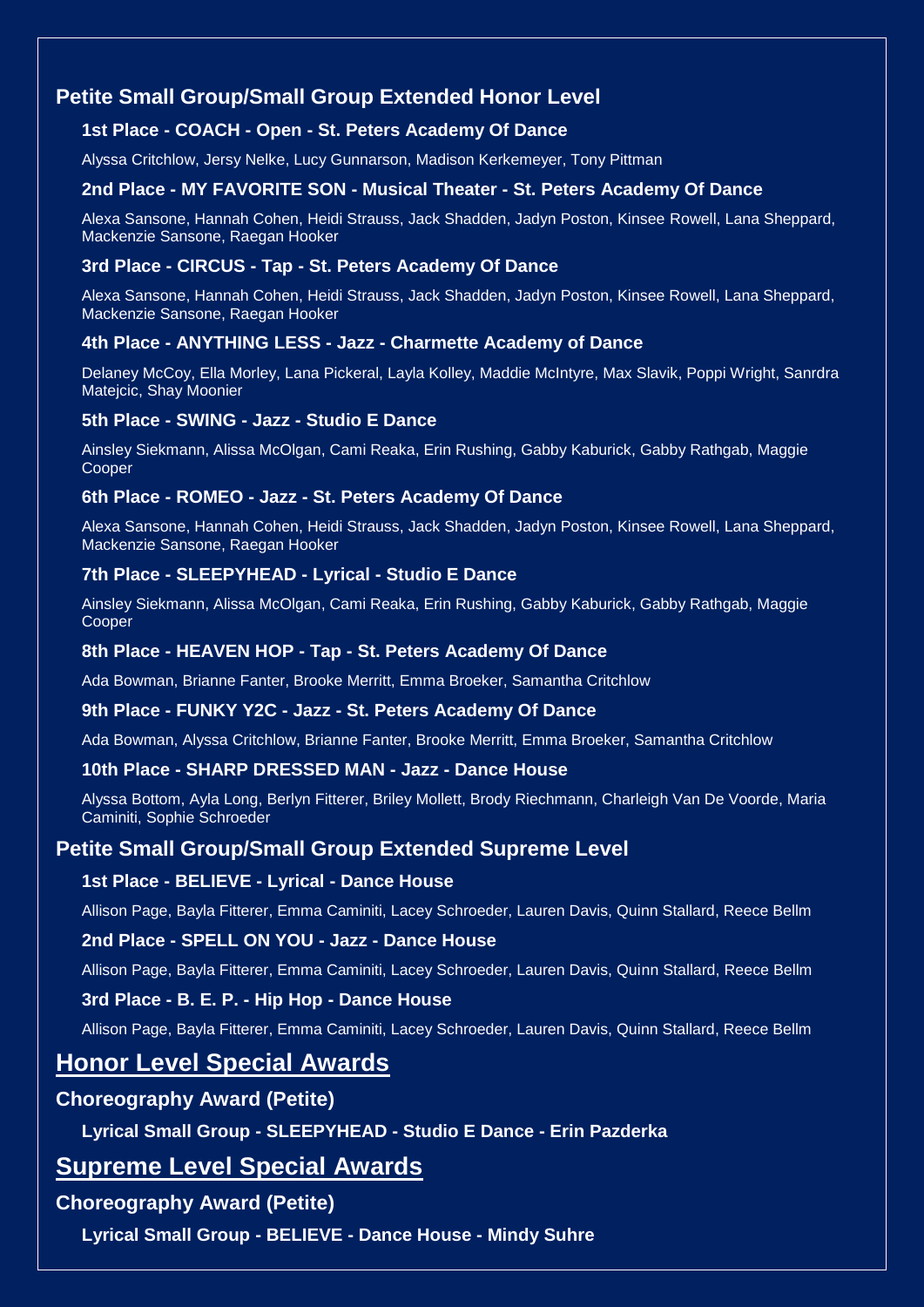# **Petite Large Group/Large Group Extended Honor Level**

#### **1st Place - BEACH PARTY - Jazz - Charmette Academy of Dance**

Anna Lindwedel, Bella Moran, Caroline Steidley, Earnest Emerie, Evie Doles, Francesca Kohrs, Gabrielle Cannon, Grace Weikel, Liz Garozzo, Macie Savala, Mackenzie Twomey, Madison Pizoni, Mia Howse, Naia Kniker, Shay Moonier

#### **2nd Place - DANCIN' FOOL - Tap - Charmette Academy of Dance**

Anna Lindwedel, Bella Moran, Caroline Steidley, Earnest Emerie, Evie Doles, Francesca Kohrs, Gabrielle Cannon, Grace Weikel, Liz Garozzo, Macie Savala, Mackenzie Twomey, Madison Pizoni, Max Slavik, Mia Howse, Naia Kniker

#### **3rd Place - RAGGEDY ANN - Lyrical - Charmette Academy of Dance**

Anna Lindwedel, Bella Moran, Caroline Steidley, Evie Doles, Francesca Kohrs, Gabrielle Cannon, Liz Garozzo, Macie Savala, Madison Pizoni, Naia Kniker, Shay Moonier

# **Petite Large Group/Large Group Extended Supreme Level**

#### **1st Place - BEACH BABES - Jazz - Renee Johnson's Dance Studio**

Aubrey Lacavich, Audrey Tang, Ben Iken, Brianna Stith, Ellie Emms, Gabrielle Thompson, Kate Bohlmann, Knox Sydni, Macy Spellman, Peyton Kimack, Samantha Iken, Summer Fugate

# **Honor Level Special Awards**

#### **Choreography Award (Petite)**

**Tap Large Group - DANCIN' FOOL - Charmette Academy of Dance - Angie Klevorn**

# **Supreme Level Special Awards**

#### **Choreography Award (Petite)**

**Jazz Large Group - BEACH BABES - Renee Johnson's Dance Studio - Gretchen Wiedt**

## **Junior Duet/Trios Honor Level**

#### **1st Place - 14 G - Musical Theater - Charmette Academy of Dance**

Abigail Dionne, Kaylee McCracken

#### **2nd Place - WILD - Jazz - Charmette Academy of Dance**

Macie Savala, Naia Kniker

#### **3rd Place - DOIN THE DO - Jazz - Charmette Academy of Dance**

Caroline Steidley, Francesca Kohrs, Mia Howse

#### **4th Place - LITTLE LOVE - Open - Charmette Academy of Dance**

Abigail Dionne, Cohen Wenski

#### **5th Place - STOMP THE BLUES AWAY - Tap - Charmette Academy of Dance**

Bella Moran, Gabrielle Cannon

#### **6th Place - IMAGINE - Lyrical - Studio E Dance**

Ainsley Siekmann, Erin Rushing

#### **7th Place - CAN'T DO IT ALONE - Musical Theater - St. Peters Academy Of Dance**

Sidney Marshall, Taylor Marshall

#### **8th Place - HALLELUJAH, I JUST LOVE HER SO - Tap - Dance Elite**

Drew Miller, Ryan Kempf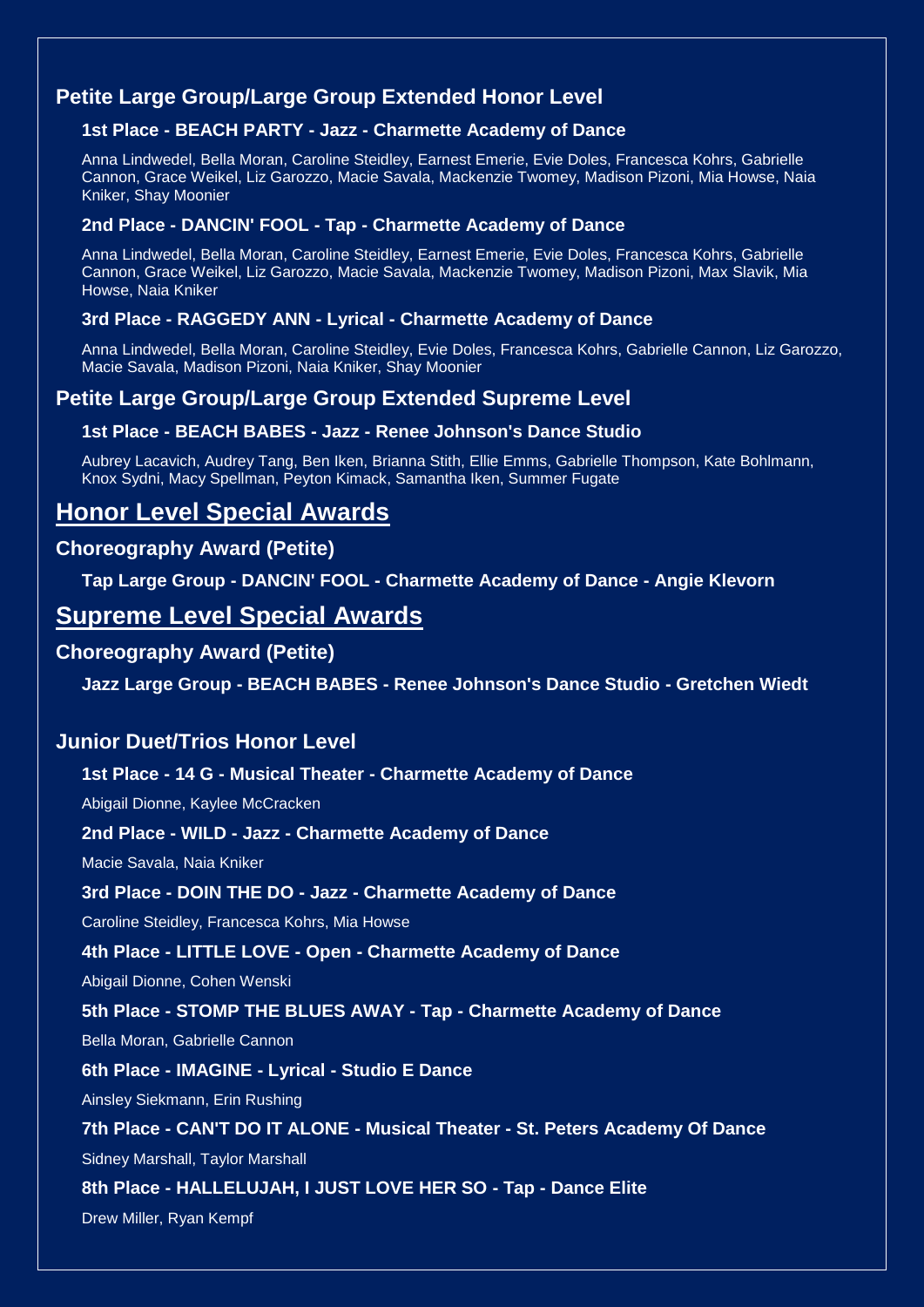**9th Place - ABC - Jazz - St. Peters Academy Of Dance** Olivia Yeager, Taylor Will **10th Place - TTYLXOX - Open - Just Dance Company** Grace Mccormick, Kate Nixon **Junior Duet/Trios Supreme Level 1st Place - STAND BY ME - Lyrical - Renee Johnson's Dance Studio** Gray Webb, Luci Hilboldt **2nd Place - IKO IKO - Jazz - Renee Johnson's Dance Studio** Ainsley Moses, Chloe Kopsky, Luci Hilboldt **3rd Place - THE ONE THAT I WANT - Jazz - Dance House** Hunter Swift, Tegan Beard **4th Place - SMASH - Jazz - Studio E Dance** Ella Cooper, Raegene Gardner **5th Place - BEAUTY FROM PAIN - Lyrical - Charmette Academy of Dance** Brianna Vo, Chloe Klevorn, Jenna Wood **6th Place - 3 - Jazz - Renee Johnson's Dance Studio** Grace Khalil, Molly Johnson, Sadi Knox **7th Place - BE OK - Jazz - Renee Johnson's Dance Studio** Ellie Alexander, Megan Liu, Taylor Stith **8th Place - EDGE OF GLORY - Lyrical - Studio E Dance** Brooke Batson, Hanna Holland, Lilly James **9th Place - FAREWELL - Lyrical - Studio E Dance** Allie Adams, Emma Langley, Grace Anderson **10th Place - HOT NOTE - Musical Theater - Renee Johnson's Dance Studio** Ashley Syrup, Emily Syrup, Hailey Kimack

#### **Junior Small Group/Small Group Extended Honor Level**

#### **1st Place - FORGET ABOUT THE BOY - Musical Theater - Charmette Academy of Dance**

Abigail Dionne, Allison Fields, Cohen Wenski, Emma Whaley, Karen Bonano, Kaylee McCracken, Mia Howse, Tori Woolbright

#### **2nd Place - I TRY - Lyrical - Charmette Academy of Dance**

Abigail Dionne, Cohen Wenski, Emma Whaley, Jeff Strobl, Kaylee McCracken, Nicholas Ginocchio, Tori Woolbright

#### **3rd Place - MOTOWN - Tap - Charmette Academy of Dance**

Abigail Dionne, Allison Fields, Cohen Wenski, Emma Whaley, Karen Bonano, Lily McFarland, Tori Woolbright

#### **4th Place - GOD HELP THE OUTCAST - Contemporary - St. Peters Academy Of Dance**

Abby Hacker, Ashlin Overy-Ricketson, Lilly Dattilo, Macie Ryan, Mackenzie Rash, Mackenzie Ryan, McKinleigh Nelsen, Nicole Oppermann, Samantha Stoltz

#### **5th Place - STATIC - Hip Hop - St. Peters Academy Of Dance**

Alyssa Will, Brooklyn Lamoureux, Elizabeth O'Dowd, Mackenzie Rash, Olivia Meurer, Samantha Stoltz, Sydney Aleksick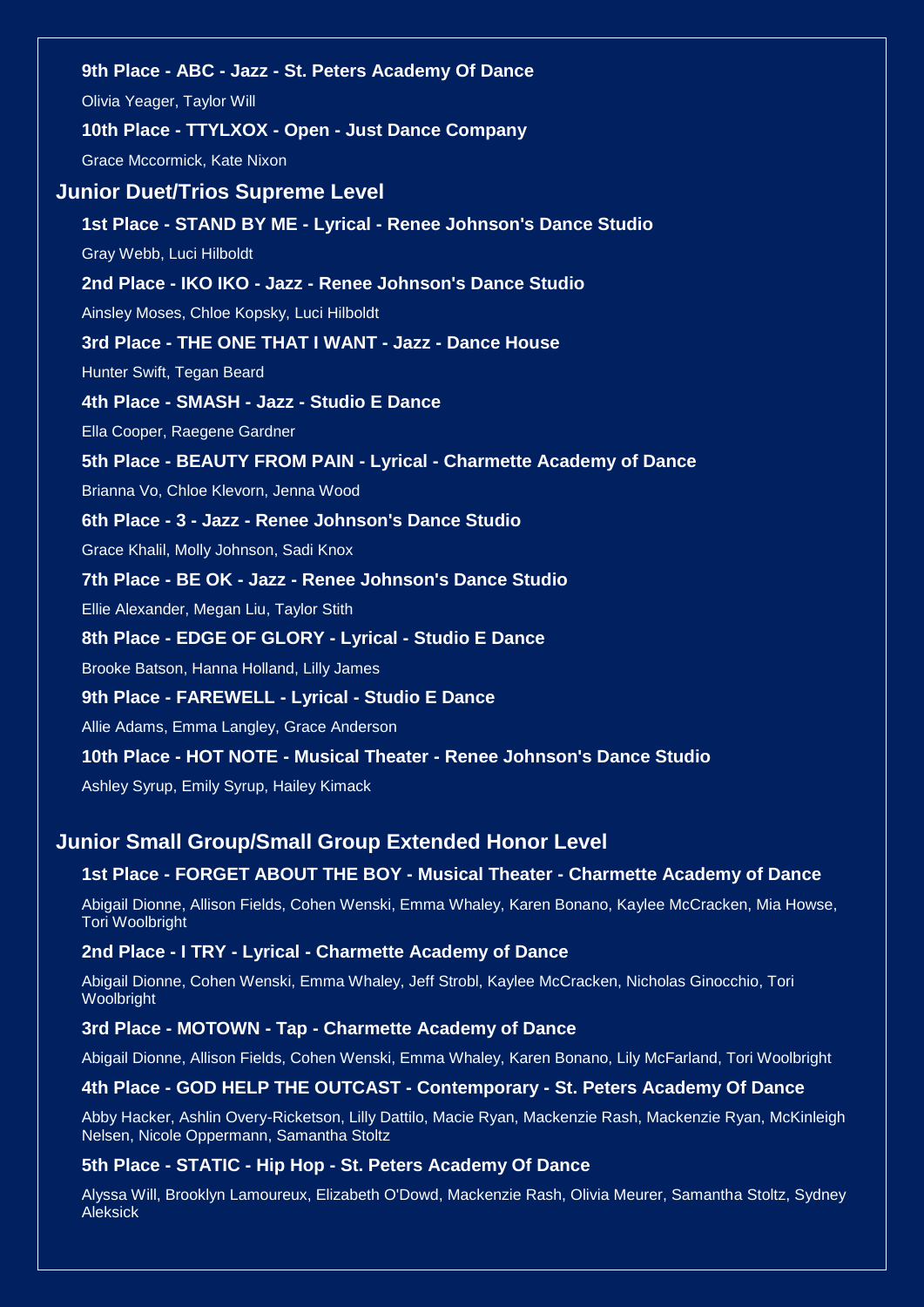#### **6th Place - GOODBYE - Jazz - St. Peters Academy Of Dance**

Brooklyn Lamoureux, Cortnee Rowell, Elizabeth O'Dowd, Kara Collier, McKinleigh Nelsen, Olivia Meurer, Samantha Stoltz, Sophie Schoenberer, Sydney Aleksick

#### **7th Place - AS LONG AS YOU LOVE ME - Lyrical - St. Peters Academy Of Dance**

Abby Hacker, Addison Shallow, Ashlin Overy-Ricketson, Aubrey Shadden, Kyla Traman, Kylah Miller, Lilly Dattilo, Macie Ryan, Paige Oppermann

#### **8th Place - CANNED HEAT - Tap - St. Peters Academy Of Dance**

Gabby Diebold, Isabel Bira, Kathleen Harris, Kaylee Schafer, Lilly Duda, Mallory Murray, Olivia Yeager, Sara Stover, Taylor Will

#### **9th Place - SOUL MAN - Tap - St. Peters Academy Of Dance**

Kaitlyn Milligan, Nathan Seavert, Samantha Critchlow, Sara Potts

#### **10th Place - MY SONGS KNOW WHAT YOU DID IN THE DARK - Pom Pon - Dance Class**

Hannah Lumpkins, Hannah Tennenbaum, Leah Carlton, Mackenzie Dixon, Molly Bass, Trinity Mathis

#### **Junior Small Group/Small Group Extended Supreme Level**

#### **1st Place - RED INK - Contemporary - Renee Johnson's Dance Studio**

Ainsley Moses, Brooke Westcott, Chloe Kopsky, Elle Baker, Jensen Bee, Krista Johnson, Lexi Jo Alm, Luci Hilboldt, Lucy Trask

#### **2nd Place - NO CAN DO - Jazz - Charmette Academy of Dance**

Brianna Vo, Chloe Klevorn, Cohen Wenski, Jenna Wood, Kaylee McCracken, Lydia Piekarski, Maria Ginocchio

#### **3rd Place - JUMP - Open - Charmette Academy of Dance**

Brianna Vo, Chloe Klevorn, Jeff Strobl, Jenna Wood, Maria Ginocchio, Nicholas Ginocchio

#### **4th Place - DARE YOU TO MOVE - Lyrical - Charmette Academy of Dance**

Brianna Vo, Chloe Klevorn, Jenna Wood, Lydia Piekarski, Maria Ginocchio

#### **5th Place - AU REVOIR - Contemporary - Renee Johnson's Dance Studio**

Emily Syrup, Faith Thompson, Grace Khalil, Hailey Kimack, Julia Manning, Lindsey Lenoard, Molly Johnson, Sadi Knox

#### **6th Place - I LOOK TO YOU - Lyrical - Dance House**

Alexis Finley, Bree Etherton, Lily Jakel, Tegan Beard

#### **7th Place - AROUND THE THRONE - Open - St. Peters Academy Of Dance**

Ashlin Overy-Ricketson, Callee Rowell, Colette Grypp, Elaina Bell, Emma Schnuriger, Lilly Dattilo, Mackenzie Rash, Mackenzie Ryan

#### **8th Place - RIVER - Open - Studio E Dance**

Allie Adams, Brooke Batson, Ella Cooper, Emma Langley, Hanna Holland, Lilly James, Olivia Lilley, Raegene **Gardner** 

#### **9th Place - ROAR - Hip Hop - Dance House**

Alexis Finley, Avery Wasser, Bree Etherton, Brooke Wilson, Hunter Swift, Ian White, Kyleigh Haller, Lily Jakel, Tegan Beard

#### **10th Place - BABY - Jazz - Renee Johnson's Dance Studio**

Ava Kelly, Hannah Vishion, Kayla Gibson, Madison Bee, Megan Liu, Mia Stahl, Taylor Stith

## **Honor Level Special Awards**

#### **Choreography Award (Junior)**

**Contemporary Small Group - GOD HELP THE OUTCAST - St. Peters Academy Of Dance - Nicole Whitesell**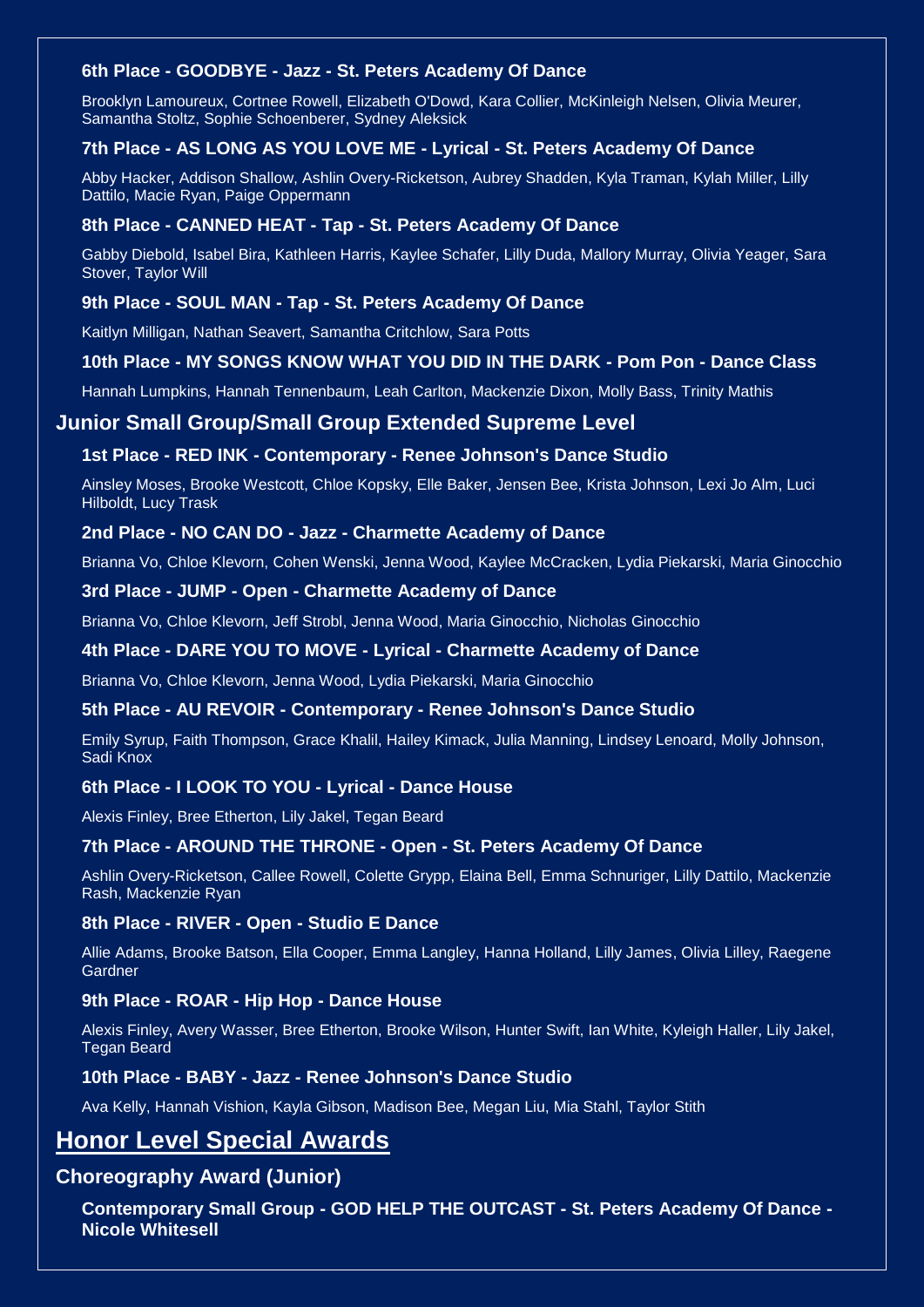# **Supreme Level Special Awards**

## **Choreography Award (Junior)**

#### **Contemporary Small Group - RED INK - Renee Johnson's Dance Studio - Jenn Freeman**

# **Junior Large Group/Large Group Extended Honor Level**

#### **1st Place - CANDY CRUSH - Tap - St. Peters Academy Of Dance**

Abby Hacker, Addison Shallow, Anna Mitchell, Ashlin Overy-Ricketson, Aubrey Shadden, Kyla Traman, Kylah Miller, Lilly Dattilo, Macie Ryan, Paige Oppermann, Ryleigh France, Sidney Marshall, Taylor Marshall

#### **2nd Place - BALLROOM BLITZ - Tap - St. Peters Academy Of Dance**

Alyssa Will, Brooklyn Lamoureux, Callee Rowell, Cortnee Rowell, Kara Collier, Mackenzie Ryan, McKinleigh Nelsen, Nicole Oppermann, Olivia Meurer, Samantha Stoltz, Sydney Aleksick

#### **3rd Place - I ENJOY BEING A GIRL - Musical Theater - St. Peters Academy Of Dance**

Brooklyn Lamoureux, Callee Rowell, Cortnee Rowell, Mackenzie Rash, Mackenzie Ryan, McKinleigh Nelsen, Nicole Oppermann, Olivia Meurer, Samantha Stoltz, Sophie Schoenberer, Sydney Aleksick

#### **4th Place - YOU ARE - Lyrical - St. Peters Academy Of Dance**

Abby Hacker, Addison Shallow, Anna Mitchell, Ashlin Overy-Ricketson, Aubrey Shadden, Kyla Traman, Kylah Miller, Lilly Dattilo, Macie Ryan, Paige Oppermann, Ryleigh France, Sidney Marshall, Taylor Marshall

#### **5th Place - GIRLS - Hip Hop - Charmette Academy of Dance**

Abigail Dionne, Allison Fields, Bella Moran, Caroline Steidley, Earnest Emerie, Francesca Kohrs, Gabrielle Cannon, Kaylee McCracken, Liz Garozzo, Macie Savala, Mia Howse, Naia Kniker, Tori Woolbright

#### **6th Place - TOP OF POPS - Hip Hop - St. Peters Academy Of Dance**

Abby Hacker, Addison Shallow, Alyssa Rivera, Anna Mitchell, Ashlin Overy-Ricketson, Aubrey Shadden, Denali Hough, Kathleen Harris, Kyla Traman, Kylah Miller, Lilly Dattilo, Lindsay Laughlin, Macie Ryan, Paige Oppermann, Ryleigh France, Sidney Marshall, Taylor Marshall

#### **7th Place - ALL I WANT - Open - St. Peters Academy Of Dance**

Alyssa Will, Brooklyn Lamoureux, Callee Rowell, Cortnee Rowell, Jenna Stetson, Kara Collier, Mackenzie Rash, Mackenzie Ryan, McKinleigh Nelsen, Nicole Oppermann, Olivia Meurer, Samantha Stoltz, Sophie Schoenberer, Sydney Aleksick

#### **8th Place - LIFETIME - Open - St. Peters Academy Of Dance**

Ashlyn Keller, Hannah Brown, Isabel Bira, Kaylee Schafer, Lilly Duda, Mallory Murray, Olivia Yeager, Phoebe Mitchell, Sara Potts, Sara Stover, Savannah Butler, Taylor Will

#### **9th Place - SAY I WORK - Hip Hop - St. Peters Academy Of Dance**

Ashlyn Keller, Gabby Diebold, Hannah Brown, Kaitlyn Milligan, Kaylee Schafer, Lilly Duda, Mallory Murray, Nathan Seavert, Phoebe Mitchell, Savannah Butler, Taylor Will

#### **10th Place - HEART OF GOLD - Jazz - St. Peters Academy Of Dance**

Alyssa Rivera, Ashlyn Keller, Denali Hough, Hannah Brown, Isabel Bira, Kaitlyn Milligan, Kathleen Harris, Kaylee Schafer, Lilly Duda, Lindsay Laughlin, Mallory Murray, Olivia Yeager, Phoebe Mitchell, Samantha Critchlow, Sara Potts, Sara Stover, Taylor Will

## **Junior Large Group/Large Group Extended Supreme Level**

#### **1st Place - NO TRESPASSING - Jazz - Studio E Dance**

Allie Adams, Ava Kayich, Brooke Batson, Carsen Pappert, Cassi Reaka, Ella Cooper, Emma Langley, Grace Anderson, Haley Gebauer, Hanna Holland, Kaitlyn Pinion, Lilly James, Lydia Foster, Olivia Lilley, Raegene Gardner, Sydney Hemken, Taylor McOlgan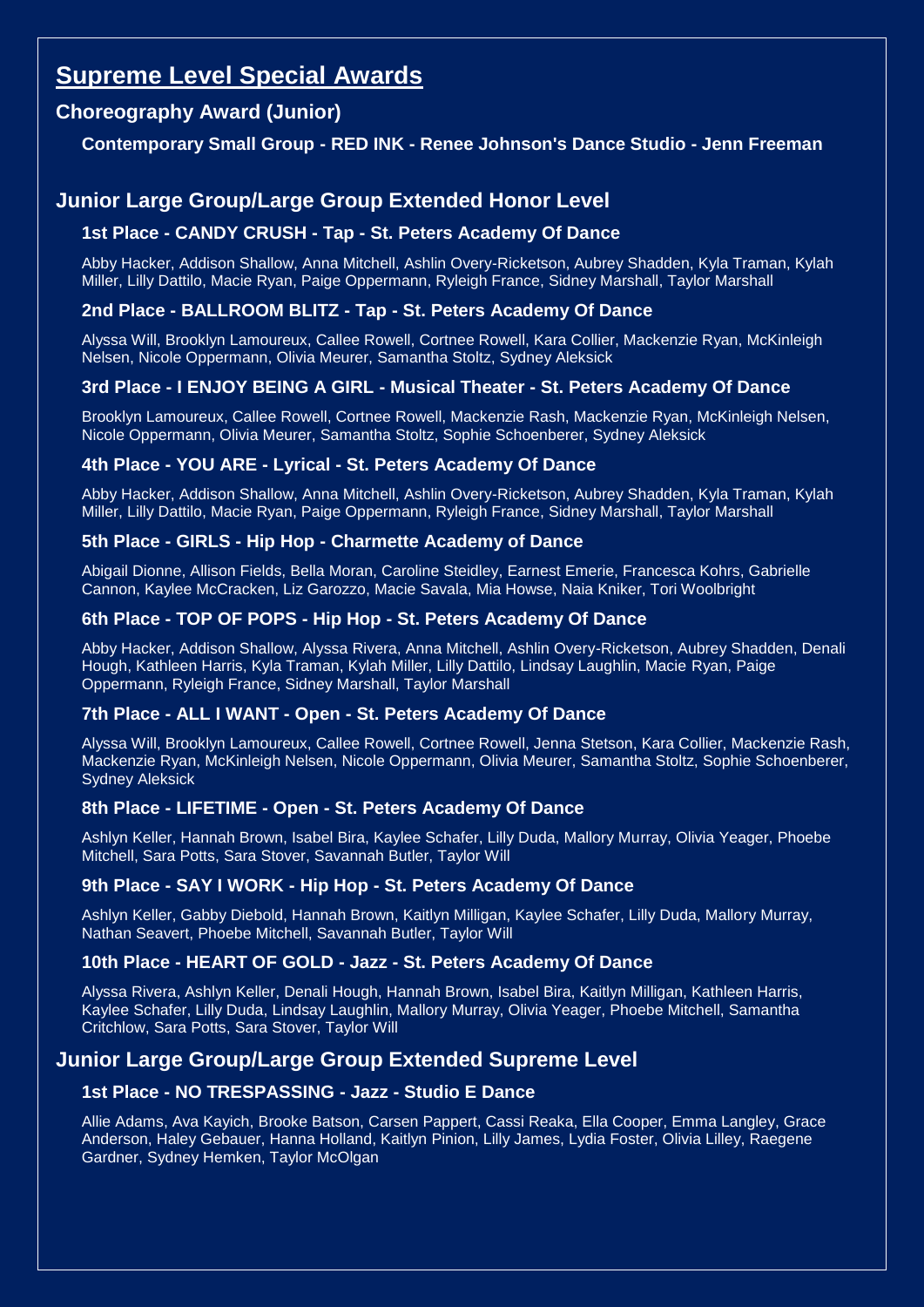#### **2nd Place - TKO - Jazz - Renee Johnson's Dance Studio**

Alyssa Prewitt, Ava Kelly, Camryn Roche, Ellie Alexander, Grace Schneider, Hannah Vishion, Kaia Brown, Kayla Gibson, Madison Bee, Madison Simons, Megan Liu, Mia Stahl, Olivia Brinegar, Taylor Stith, Windmueller Elise

#### **3rd Place - MANIAC - Jazz - Renee Johnson's Dance Studio**

Anna Savacool, Ashley Syrup, Carrie Wildeisen, Emily Syrup, Faith Thompson, Grace Khalil, Hailey Kimack, Julia Devlin, Julia Manning, Madison Boren, Madison Simons, Molly Johnson, Sadi Knox, Taylor Bridge

#### **4th Place - GENESIS - Open - Charmette Academy of Dance**

Abigail Dionne, Alyse Peters, Anna Lindwedel, Chloe Klevorn, Cohen Wenski, Elizabeth Meeks, Emma Whaley, Jeff Strobl, Jenna Wood, Leah Schave, Lily McFarland, Lydia Piekarski, Maddy McMullen, Mia Howse, Nicholas Ginocchio, Tess Snyder, Tori Woolbright

# **Honor Level Special Awards**

#### **Choreography Award (Junior)**

**Musical Theater Large Group - I ENJOY BEING A GIRL - St. Peters Academy Of Dance - Tera Perkins**

#### **Junior Line/Line Extended/Production Supreme Level**

#### **1st Place - GET LOW IN CAIRO - Production - Renee Johnson's Dance Studio**

Ainsley Moses, Alexis Jesse, Alyssa Prewitt, Anna Bohlmann, Anna Savacool, Ashley Syrup, Aubrey Lacavich, Audrey Tang, Ava Kelly, Ben Iken, Brianna Stith, Brooke Westcott, Cameron Kopsky, Camryn Roche, Cara Westcott, Caroline Stallings, Carrie Wildeisen, Chloe Kopsky, Devin Weindel, Elle Baker, Elli Jo Alm, Ellie Alexander, Ellie Emms, Ellie Toler, Emily Syrup, Erin Brooks, Faith Thompson, Gabrielle Thompson, Georgia McQuillan, Grace Khalil, Grace Schneider, Gray Webb, Hailey Kimack, Hannah Padgette, Hannah Vishion, Heidi Zimmerman, Jensen Bee, Jessica Manning, Jordan Bee, Jordan Pfitzer, Julia Devlin, Julia Manning, Kaia Brown, Kaitlyn Luft, Kaitlyn Puyear, Kate Bohlmann, Katie Horack, Kayla Gibson, Knox Sydni, Krista Johnson, Kristen Kohfeld, Lauren Bohlmann, Lauren Roither, Lexi Jo Alm, Lindsey Lenoard, London Smith, Luci Hilboldt, Lucy Alexander, Lucy Trask, Macy Spellman, Madison Bee, Madison Boren, Madison Ripson, Madison Simons, Mary Grace Wiedt, Mary Kate Chapman, Megan Liu, Mia Stahl, Mikayla Wieser, Mollee Trost, Molly Johnson, Natalie Barth, Nicole Lawson, Olivia Brinegar, Olivia Montgomery, Peyton Kimack, Piper Tracy, Roni Lee, Sadi Knox, Samantha Iken, Summer Fugate, Sydney Johnson, Taylor Bridge, Taylor Stith, Victoria Casazza, Windmueller Elise

#### **2nd Place - I HEART NY - Production - Charmette Academy of Dance**

Abigail Dionne, Allison Fields, Alyse Peters, Anna Lindwedel, Audra McFarland, Bella Moran, Brianna Vo, Camille Clifford, Caroline McLeod, Caroline Steidley, Chloe Klevorn, Cianna Vo, Claire Kretschmer, Cohen Wenski, Danielle Klevorn, Delaney McCoy, Earnest Emerie, Elizabeth Meeks, Ella Morley, Emma Rezabek, Emma Whaley, Evie Doles, Francesca Kohrs, Gabrielle Cannon, Georgi Yaekel, Grace Weikel, Jeff Strobl, Jenna Wood, Jennifer Fauth, Kaitlyn Bonano, Karen Bonano, Katie McLeod, Kaylee McCracken, Lana Pickeral, Layla Kolley, Leah Schave, Lily McFarland, Liz Garozzo, Lydia Piekarski, Macie Savala, Mackenzie Twomey, Maddie McIntyre, Maddy McMullen, Madison Pizoni, Maria Ginocchio, Max Slavik, McKenna Bonagurio, Mia Howse, Naia Kniker, Nicholas Ginocchio, Poppi Wright, Sanrdra Matejcic, Shay Moonier, Shellcee Sharp, Shirley Gelman, Tess Snyder, Tori Woolbright

#### **3rd Place - FIRE - Jazz - Charmette Academy of Dance**

Abigail Dionne, Allison Fields, Brianna Vo, Camille Clifford, Caroline McLeod, Chloe Klevorn, Cohen Wenski, Elizabeth Meeks, Emma Whaley, Jeff Strobl, Jenna Wood, Karen Bonano, Kaylee McCracken, Lily McFarland, Lydia Piekarski, Maddy McMullen, Maria Ginocchio, Mia Howse, Nicholas Ginocchio, Tori Woolbright

#### **4th Place - VIVA - Production - Dance House**

Addison Korsmeyer, Alexis Finley, Allison Page, Alyssa Bottom, Avery Wasser, Bayla Fitterer, Berlyn Fitterer, Bree Etherton, Brooke Wilson, Charleigh Van De Voorde, Chloe Beard, Emily Hogue, Emma Caminiti, Emma Moos, Hannah Luitjohan, Hunter Swift, Ian White, Karsyn Kulick, Kayla Davis, Kyleigh Haller, Lacey Schroeder, Lauren Davis, Lea Ann Johnson, Lily Jakel, Maria Caminiti, Quinn Stallard, Reece Bellm, Savannah Micheletto, Sophie Schroeder, Tegan Beard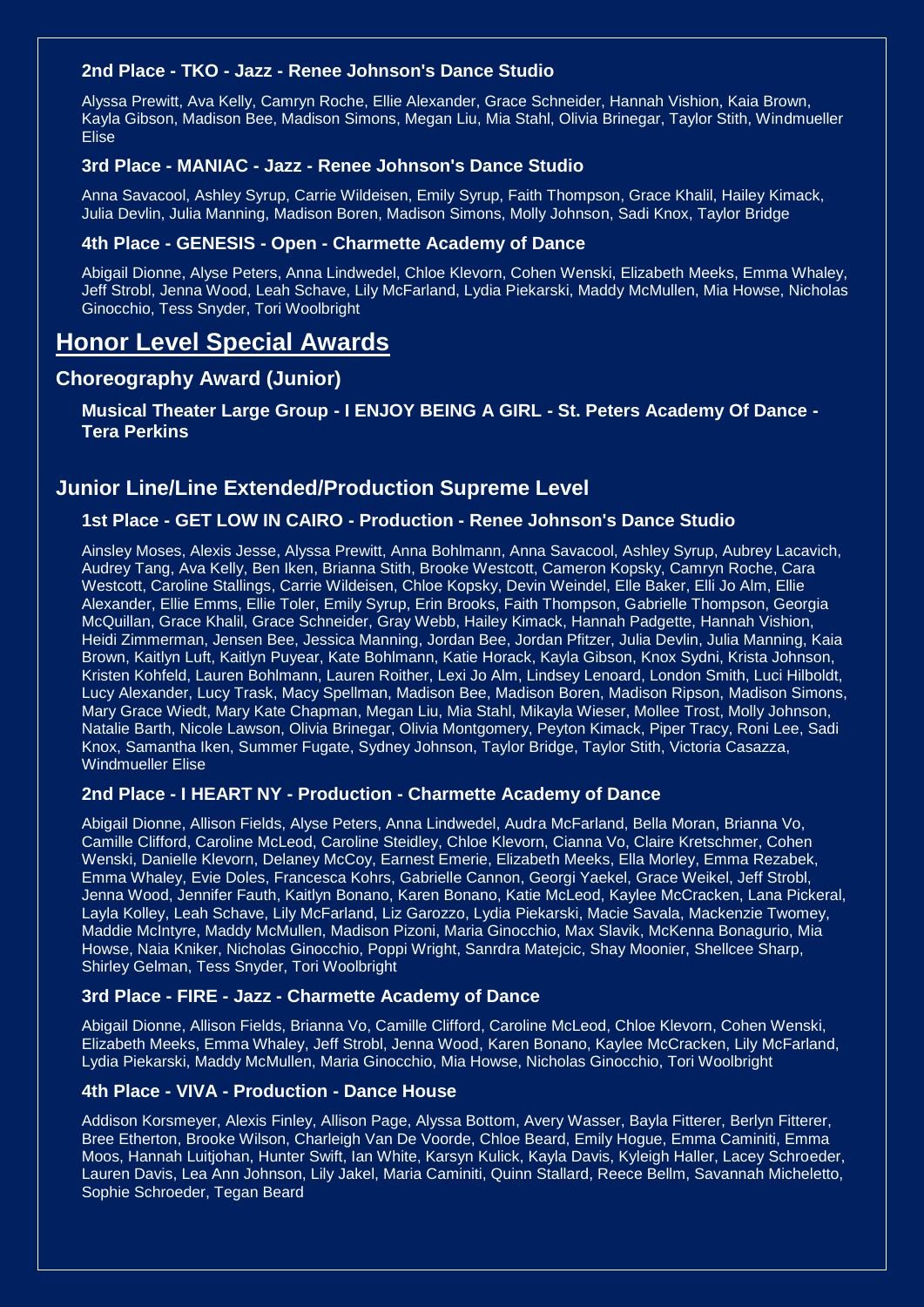#### **5th Place - LIL MISS NICKIS - Hip Hop - Renee Johnson's Dance Studio**

Ainsley Moses, Alexis Jesse, Alyssa Prewitt, Anna Savacool, Ashley Syrup, Ava Kelly, Brooke Westcott, Camryn Roche, Caroline Stallings, Carrie Wildeisen, Chloe Kopsky, Elle Baker, Ellie Alexander, Emily Syrup, Faith Thompson, Grace Khalil, Grace Schneider, Hailey Kimack, Hannah Vishion, Heidi Zimmerman, Jensen Bee, Julia Devlin, Julia Manning, Kaia Brown, Kayla Gibson, Krista Johnson, Lauren Bohlmann, Lexi Jo Alm, Lindsey Lenoard, Luci Hilboldt, Lucy Alexander, Lucy Trask, Madison Bee, Madison Boren, Madison Ripson, Madison Simons, Megan Liu, Mia Stahl, Molly Johnson, Natalie Barth, Nicole Lawson, Olivia Brinegar, Sadi Knox, Taylor Bridge, Taylor Stith, Victoria Casazza, Windmueller Elise

# **Supreme Level Special Awards**

#### **Choreography Award (Junior)**

 **Production - GET LOW IN CAIRO - Renee Johnson's Dance Studio – Stephanie Wise**

#### **Tribute to Dance Award (Junior)**

 **Production - GET LOW IN CAIRO - Renee Johnson's Dance Studio – Stephanie Wise Teen Solo Honor Level**

**1st Place - Emilee Steinkamp - Lyrical - Encore Dance Too**

**2nd Place - Mackenzie Ryan - Jazz - St. Peters Academy Of Dance**

**3rd Place - Leah Schave - Open - Charmette Academy of Dance**

**4th Place - Kortney Collier - Jazz - St. Peters Academy Of Dance**

**5th Place - Kara Collier - Open - St. Peters Academy Of Dance**

**6th Place - Mackenzie Rash - Jazz - St. Peters Academy Of Dance**

**7th Place - Alyssa Will - Open - St. Peters Academy Of Dance**

**8th Place - Jenna Stetson - Open - St. Peters Academy Of Dance**

**9th Place - Addisyn Wheeler - Jazz - St. Peters Academy Of Dance**

**10th Place - Emma Whaley - Musical Theater - Charmette Academy of Dance**

#### **Teen Solo Supreme Level**

**1st Place - Mary Kate Chapman - Contemporary - Renee Johnson's Dance Studio**

**2nd Place - Elli Jo Alm - Lyrical - Renee Johnson's Dance Studio**

**3rd Place - Emma Rezabek - Contemporary - Charmette Academy of Dance**

**4th Place - Katie Horack - Contemporary - Renee Johnson's Dance Studio**

**5th Place - Mary Grace Wiedt - Jazz - Renee Johnson's Dance Studio**

**6th Place - Sydney Johnson - Jazz - Renee Johnson's Dance Studio**

**7th Place - Gray Webb - Hip Hop - Renee Johnson's Dance Studio**

**8th Place - Anna Bohlmann - Contemporary - Renee Johnson's Dance Studio**

**9th Place - Abby Zaiz - Jazz - Encore Dance Too**

**10th Place - Mikayla Wieser - Contemporary - Renee Johnson's Dance Studio**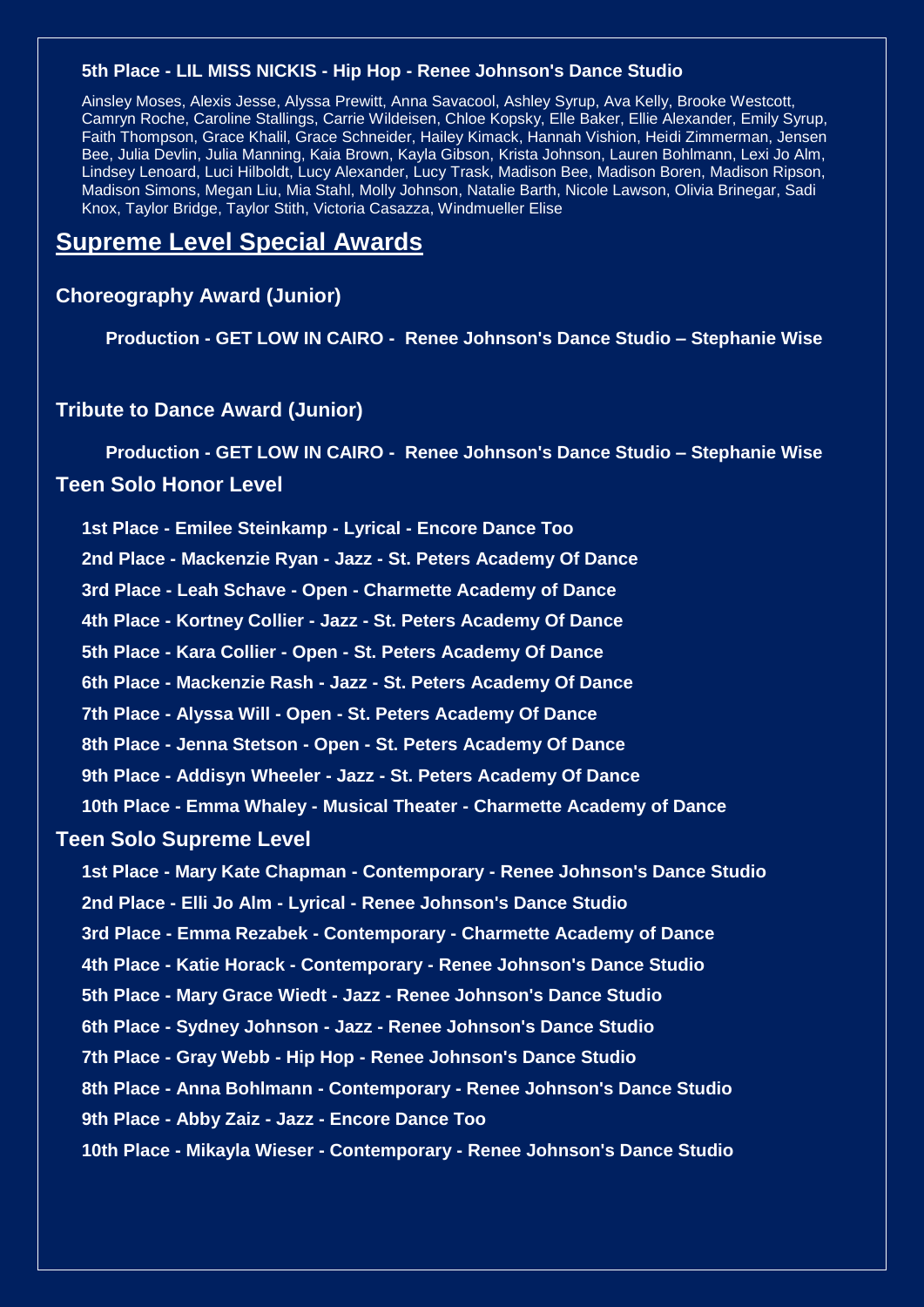**Miss Tribute 2nd Runner Up (Teen) Kara Collier - St. Peters Academy Of Dance Miss Tribute 1st Runner Up (Teen) Leah Schave - Charmette Academy of Dance Miss Tribute Winner (Teen) Emilee Steinkamp - Encore Dance Too Costume 2nd Runner Up (Teen) Emma Whaley - Charmette Academy of Dance Costume 1st Runner Up (Teen) Kortney Collier - St. Peters Academy Of Dance Costume Winner (Teen) Cailey George - Dance Elite Supreme Level Special Awards Mr. Tribute 2nd Runner Up (Teen) Ian White - Dance House Mr. Tribute 1st Runner Up (Teen) Jeff Strobl - Charmette Academy of Dance Mr. Tribute Winner (Teen) Gray Webb - Renee Johnson's Dance Studio Miss Tribute 2nd Runner Up (Teen) Taylor Wallis - Encore Dance Too Miss Tribute 1st Runner Up (Teen) Abby Zaiz - Encore Dance Too Miss Tribute Winner (Teen) Anna Bohlmann - Renee Johnson's Dance Studio Costume 2nd Runner Up (Teen) Anna Bohlmann - Renee Johnson's Dance Studio Costume 1st Runner Up (Teen) Chloe Klevorn - Charmette Academy of Dance Costume Winner (Teen) Brianna Vo - Charmette Academy of Dance**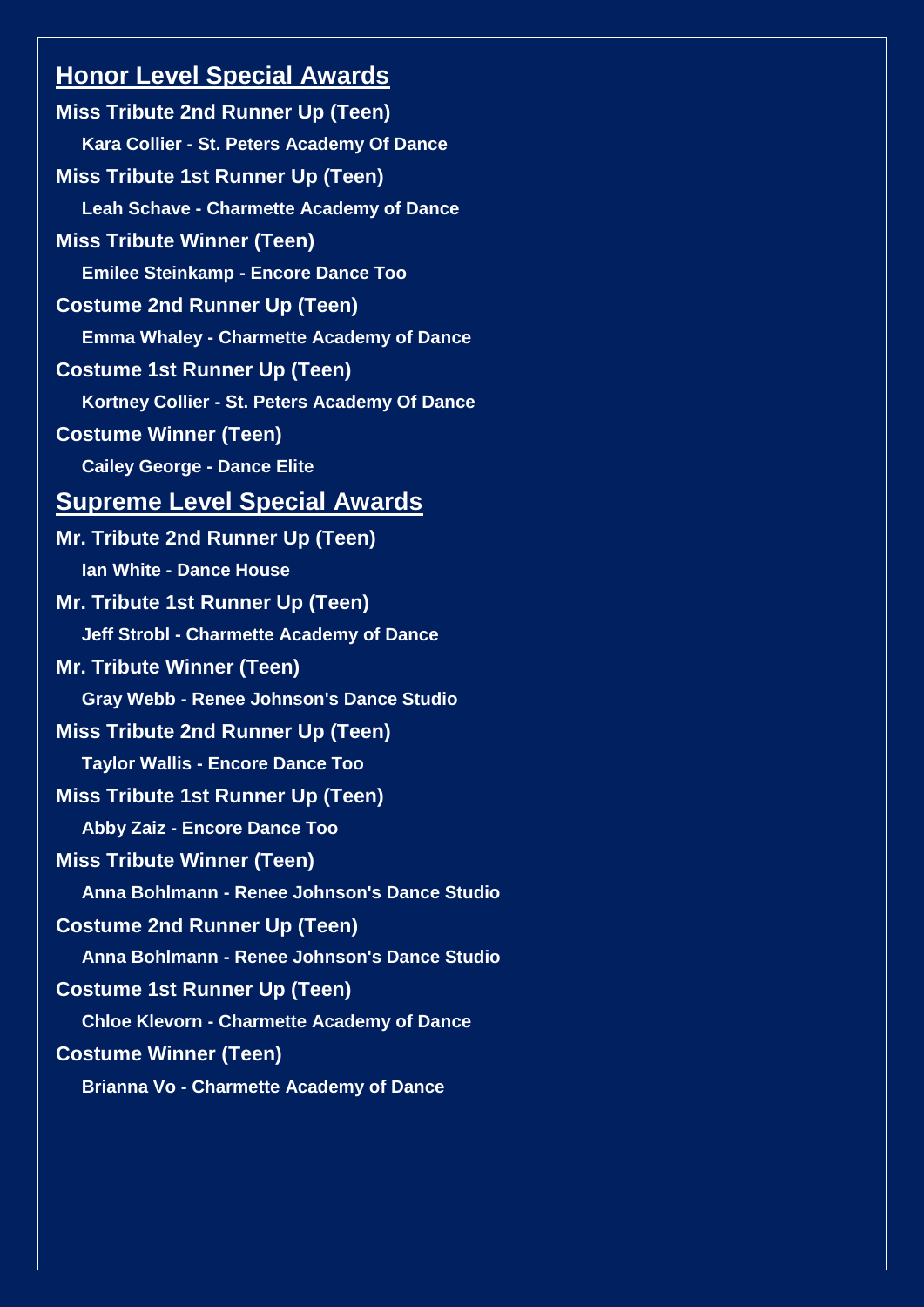# **Sunday, May 4, 2014**

#### **Teen Duet/Trios Honor Level**

**1st Place - COFFEE - Musical Theater - Charmette Academy of Dance** Emma Whaley, Tori Woolbright **2nd Place - LAZER LIGHTS - Jazz - St. Peters Academy Of Dance** Colette Grypp, Madison Yeager **3rd Place - DARK HORSE - Tap - Dance Class** McKenna Carpenter, Olivia Halverson **4th Place - IMPOSSIBLE - Lyrical - Charmette Academy of Dance** Alyse Peters, Tess Snyder **5th Place - PYT - Jazz - St. Peters Academy Of Dance** Meagan Ryan, Paige Pendleton **6th Place - PUT YOUR RECORD ON - Tap - Dance Elite** Jordan Westerfield, Samantha Haynes **7th Place - BUBBLE GUM BOY - Open - St. Peters Academy Of Dance** Ashlyn Keller, Phoebe Mitchell **8th Place - HOME - Contemporary - St. Peters Academy Of Dance** Allie Kirkpatrick, Jessica Augustin **Teen Duet/Trios Supreme Level 1st Place - LONELY LONELY - Contemporary - Renee Johnson's Dance Studio** Mary Kate Chapman, Mikayla Wieser **2nd Place - RIVERS AND ROADS - Contemporary - Renee Johnson's Dance Studio** Elli Jo Alm, Ellie Toler, Mary Grace Wiedt **3rd Place - ROCKSTAR - Tap - Encore Dance Too** Abby Zaiz, Mikayla Hirschman, Taylor Wallis **4th Place - BURN - Lyrical - Charmette Academy of Dance** Cianna Vo, Danielle Klevorn, Emma Rezabek **5th Place - 2 PEAS IN A POD - Musical Theater - Charmette Academy of Dance** Chloe Klevorn, Danielle Klevorn **6th Place - FANTASY - Contemporary - Renee Johnson's Dance Studio** Anna Bohlmann, Cara Westcott, London Smith **7th Place - TWO OF A KIND - Open - Charmette Academy of Dance** Chloe Klevorn, Jeff Strobl **8th Place - THE CHAIRMAN'S WALTZ - Contemporary - Renee Johnson's Dance Studio** Jessica Manning, Jordan Bee, Katie Horack **9th Place - CANNIBAL - Jazz - Renee Johnson's Dance Studio** Jordan Pfitzer, Katie Horack, Sydney Johnson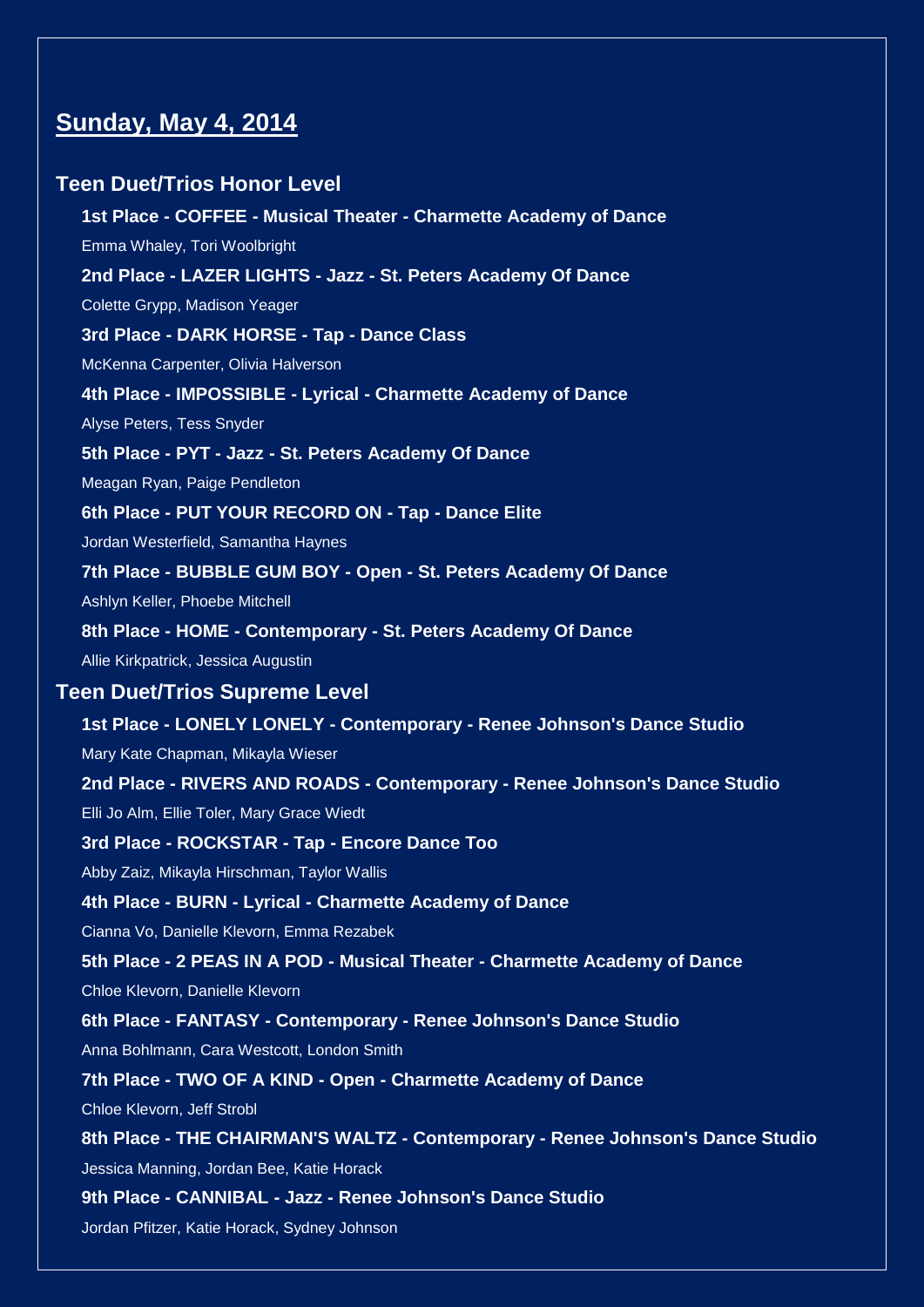#### **10th Place - RESPECT - Jazz - Charmette Academy of Dance**

Brianna Vo, Chloe Klevorn

#### **Teen Small Group/Small Group Extended Honor Level**

#### **1st Place - MOVE A LITTLE FASTER - Jazz - Charmette Academy of Dance**

Alyse Peters, Caroline McLeod, Elizabeth Meeks, Leah Schave, Lily McFarland, Maddy McMullen, Shirley Gelman, Tess Snyder

#### **2nd Place - BLEED IT OUT - Tap - Dance Class**

Amanda Shifrin, Emily West, Jennifer Barry, Olivia Halverson

#### **3rd Place - WINGS - Jazz - Just Dance Company**

Cassidy Schaefer, Elizabeth Vanada, Erin Nixon, Kelly Nixon

#### **4th Place - MISS INVISIBLE - Lyrical - Just Dance Company**

Cassidy Schaefer, Elizabeth Vanada, Erin Nixon, Kate Nixon, Kelly Nixon

#### **5th Place - MY NEW PHILOSOPHY - Musical Theater - Just Dance Company**

Cassidy Schaefer, Elizabeth Vanada, Erin Nixon, Grace Mccormick, Kate Nixon, Kelly Nixon

#### **6th Place - SAIL - Open - Dance Class**

Amanda Shifrin, Emily West, Jennifer Barry, Olivia Halverson

#### **Teen Small Group/Small Group Extended Supreme Level**

#### **1st Place - GOLDEN AGE - Contemporary - Renee Johnson's Dance Studio**

Elli Jo Alm, Jordan Pfitzer, Katie Horack, Mary Grace Wiedt, Mary Kate Chapman, Sydney Johnson

#### **2nd Place - IT'S ALL COMING BACK TO ME - Lyrical - Renee Johnson's Dance Studio**

Devin Weindel, Elli Jo Alm, Ellie Toler, Erin Brooks, Mary Grace Wiedt, Mikayla Wieser, Roni Lee, Sydney Johnson

#### **3rd Place - RITZ - Tap - Encore Dance Too**

Abby Zaiz, Makayla Kelsey, Megan Resinger, Mikayla Hirschman, Molly Delaney, Nealey Ritzel, Taylor Wallis

#### **4th Place - SOUND OF SILENCE - Contemporary - Renee Johnson's Dance Studio**

Cameron Kopsky, Devin Weindel, Ellie Toler, Erin Brooks, Mikayla Wieser, Roni Lee, Sydney Johnson

#### **5th Place - BAM A LAM - Tap - Encore Dance Too**

Abby Zaiz, Jessy Hoelscher, Kat Gallaher, Megan Resinger, Mikayla Hirschman, Nealey Ritzel, Rachael Graham, Taylor Wallis, Tori Hall

#### **6th Place - FIX YOU - Lyrical - Renee Johnson's Dance Studio**

Anna Bohlmann, Cara Westcott, Gray Webb, Hannah Padgette, Jessica Manning, Kristen Kohfeld, London Smith, Mollee Trost, Piper Tracy

#### **7th Place - THE RIVER - Contemporary - Renee Johnson's Dance Studio**

Anna Bohlmann, Georgia McQuillan, Jordan Bee, Kaitlyn Luft, Kaitlyn Puyear, Lauren Roither, Olivia **Montgomery** 

#### **8th Place - OUR JULY IN THE RAIN - Lyrical - Encore Dance Too**

Abby Zaiz, Jessy Hoelscher, Molly Delaney, Nealey Ritzel, Rachael Graham, Taylor Wallis

#### **9th Place - MONSTERS - Jazz - Encore Dance Too**

Abby Zaiz, Makayla Kelsey, Mikayla Hirschman, Molly Delaney, Taylor Wallis

#### **10th Place - THE FUNERAL - Open - Studio E Dance**

Aliece Rushing, Anna Beard, Bridgett Gain, Gracie Pinion, Kirsten Halverson, Lauren Trumpy, Sophia Beard, Sydney Gerber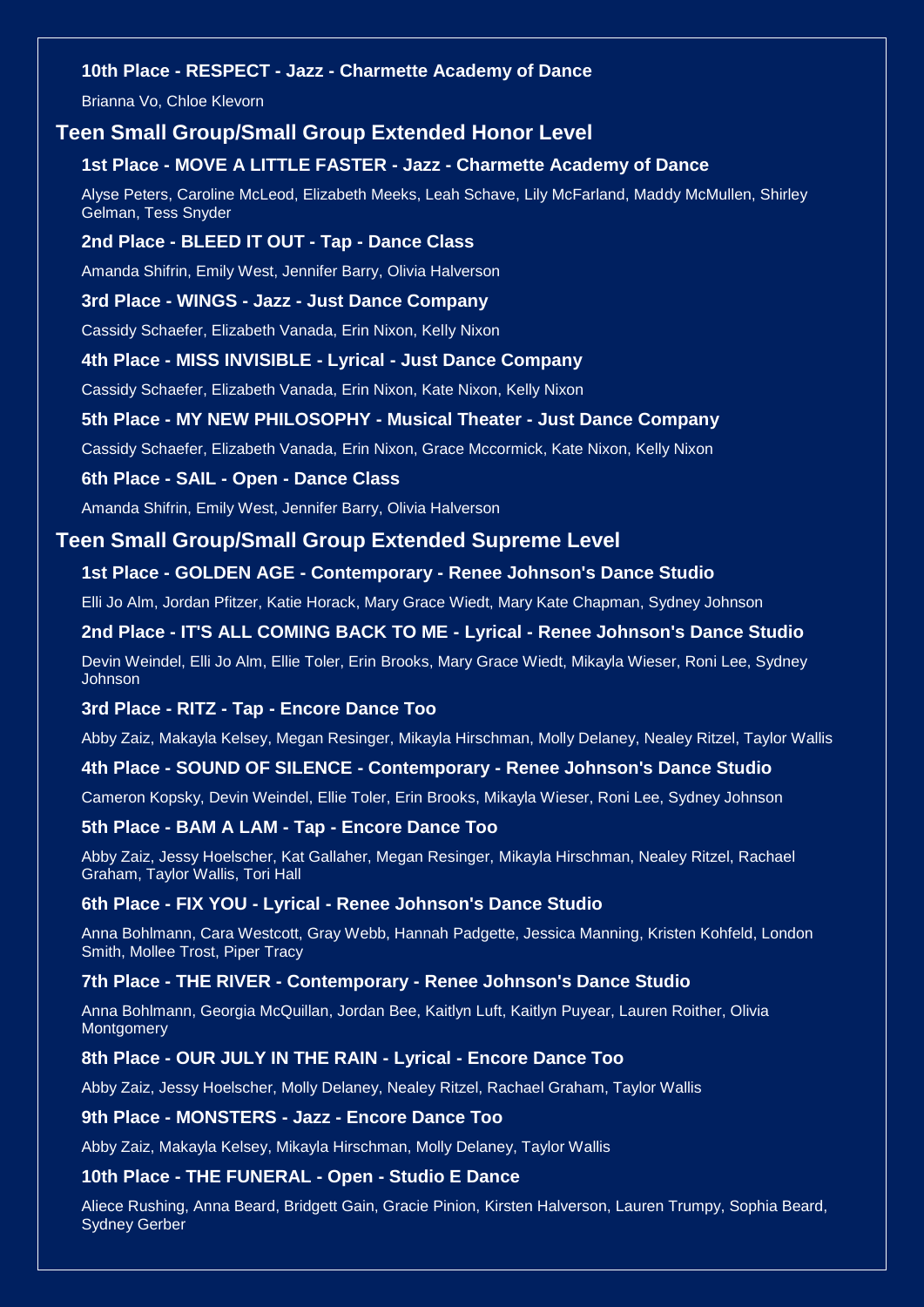## **Choreography Award (Teen)**

**Jazz Small Group - MOVE A LITTLE FASTER - Charmette Academy of Dance - Allison Taylor**

# **Supreme Level Special Awards**

### **Choreography Award (Teen)**

**Contemporary Small Group - GOLDEN AGE - Renee Johnson's Dance Studio - Brooke Pierotti**

# **Teen Large Group/Large Group Extended Honor Level**

#### **1st Place - BEAUTY IN WALKING AWAY - Lyrical - St. Peters Academy Of Dance**

Addisyn Wheeler, Alyssa Will, Colette Grypp, Elizabeth O'Dowd, Grace Aman, Heather Juengel, Jenna Stetson, Kara Collier, Kayliani Sood, Macey Leap, Madison Yeager

#### **2nd Place - LOVE - Lyrical - St. Peters Academy Of Dance**

Allie Kirkpatrick, Brooke Donnelly, Emily Hefferle, Gabby Diebold, Jessica Augustin, Kaleigh Zehnle, Kaylee Grypp, Kristen Crow, Mackenzie DePriest, Meagan Ryan, Michaela DePriest, Natalie Ficht, Paige Bruce, Paige Pendleton, Samantha Eiswirth

#### **3rd Place - DIALOG - Tap - St. Peters Academy Of Dance**

Addisyn Wheeler, Allie Kirkpatrick, Brooke Donnelly, Jessica Augustin, Kaylee Grypp, Kayliani Sood, Kristen Crow, Mackenzie DePriest, Madison Yeager, Michaela DePriest, Natalie Ficht, Paige Bruce, Savannah Butler

## **Teen Large Group/Large Group Extended Supreme Level**

#### **1st Place - FOREVER YOUNG - Contemporary - Renee Johnson's Dance Studio**

Cameron Kopsky, Devin Weindel, Elli Jo Alm, Ellie Toler, Erin Brooks, Jordan Pfitzer, Katie Horack, Mary Grace Wiedt, Mary Kate Chapman, Mikayla Wieser, Roni Lee, Sydney Johnson

#### **2nd Place - DAWN OF THE DANCING DEAD - Character - Encore Dance Too**

Abby Zaiz, Emilee Steinkamp, Emily Delaney, Jessy Hoelscher, Kat Gallaher, Kylie McFarland, Makayla Kelsey, Megan Resinger, Mikayla Hirschman, Molly Delaney, Nealey Ritzel, Rachael Graham, Taylor Wallis, Tori Hall

#### **3rd Place - SAFE AND SOUND - Jazz - Renee Johnson's Dance Studio**

Anna Bohlmann, Cara Westcott, Georgia McQuillan, Gray Webb, Hannah Padgette, Jessica Manning, Jordan Bee, Kaitlyn Luft, Kaitlyn Puyear, Kristen Kohfeld, Lauren Roither, London Smith, Mollee Trost, Olivia Montgomery, Piper Tracy

#### **4th Place - DOG DAYS - Contemporary - Charmette Academy of Dance**

Audra McFarland, Camille Clifford, Caroline McLeod, Chloe Klevorn, Claire Kretschmer, Danielle Klevorn, Elizabeth Meeks, Emma Rezabek, Georgi Yaekel, Jennifer Fauth, Kaitlyn Bonano, Katie McLeod, Lily McFarland, Maddy McMullen, Shellcee Sharp, Shirley Gelman

#### **5th Place - TIL I GET TO U - Jazz - Charmette Academy of Dance**

Audra McFarland, Camille Clifford, Chloe Klevorn, Claire Kretschmer, Danielle Klevorn, Emma Rezabek, Georgi Yaekel, Jenna Wood, Jennifer Fauth, Kaitlyn Bonano, Maria Ginocchio, Shellcee Sharp

#### **6th Place - RAGS TO RICHES - Hip Hop - Charmette Academy of Dance**

Audra McFarland, Brianna Vo, Caroline McLeod, Chloe Klevorn, Cianna Vo, Danielle Klevorn, Elizabeth Meeks, Emma Rezabek, Georgi Yaekel, Jeff Strobl, Jenna Wood, Kaitlyn Bonano, Lily McFarland, Maria Ginocchio, Nicholas Ginocchio, Shirley Gelman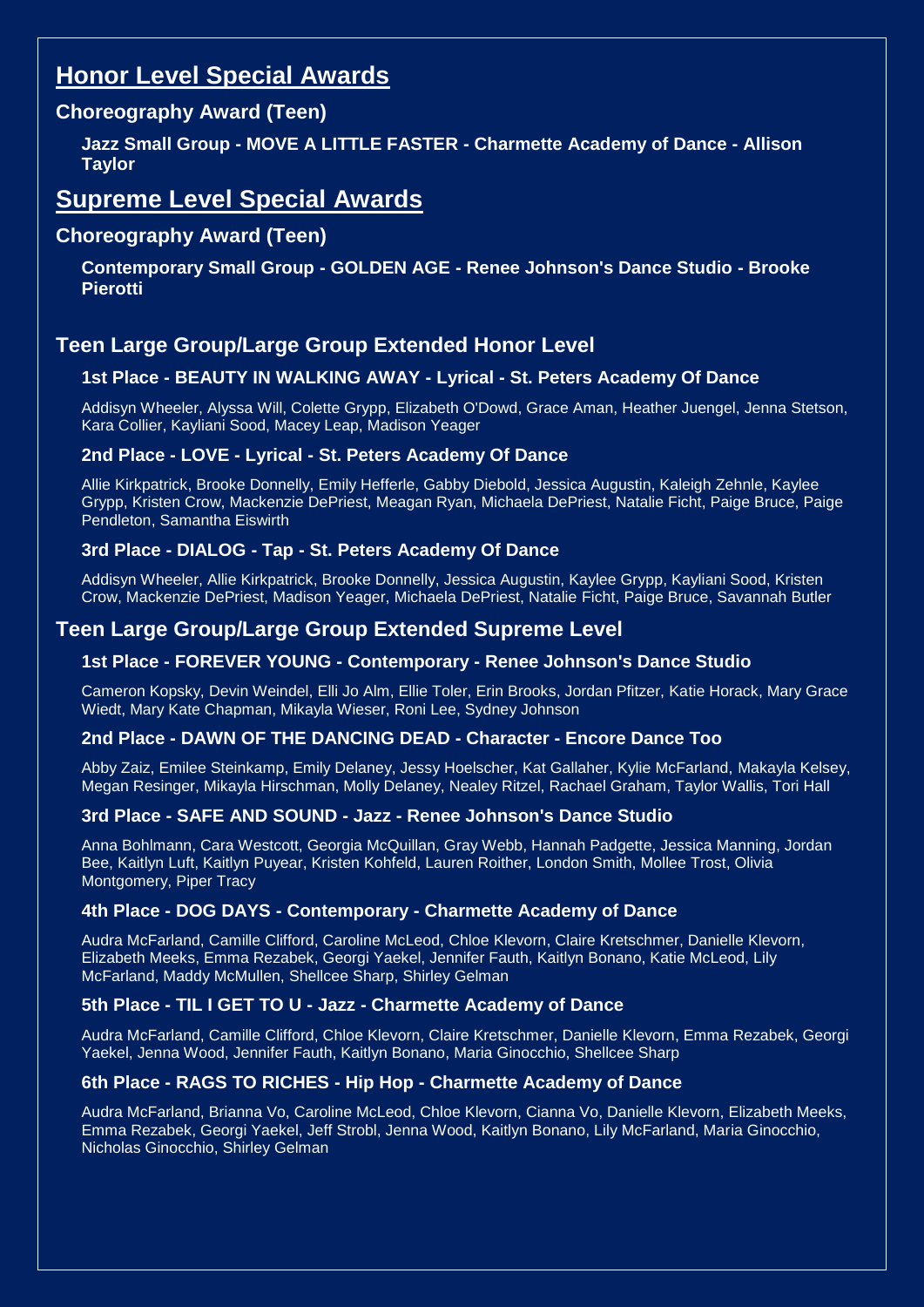#### **7th Place - BIG NOISE - Jazz - Renee Johnson's Dance Studio**

Ainsley Moses, Alexis Jesse, Brooke Westcott, Caroline Stallings, Chloe Kopsky, Elle Baker, Heidi Zimmerman, Jensen Bee, Krista Johnson, Lauren Bohlmann, Lexi Jo Alm, Luci Hilboldt, Lucy Alexander, Lucy Trask, Madison Ripson, Natalie Barth, Nicole Lawson, Victoria Casazza

# **Honor Level Special Awards**

#### **Choreography Award (Teen)**

**Lyrical Large Group - LOVE - St. Peters Academy Of Dance - Tammy Rokita**

# **Supreme Level Special Awards**

#### **The Judges Choice Award**

**Character Large Group - DAWN OF THE DANCING DEAD - Encore Dance Too - Cheryl Goewert**

#### **Choreography Award (Teen)**

**Contemporary Large Group - FOREVER YOUNG - Renee Johnson's Dance Studio - Chris Jacobsen**

## **Teen Line/Line Extended/Production Honor Level**

#### **1st Place - DREAM TEAM - Hip Hop - Renee Johnson's Dance Studio**

Alexis Baumgarten, Angie Alcorn, Ashley Hansen, Brayden Pruett, Chloe Caskey, Demi Fine, Faith Moeller, Grace Floyd, Ingrid Bader, Kate Haubein, Katelyn Letourneau, Kaylee Schriever, Lena Sauer, Lexi Flom, Lucy Ferguson, Natalie Nehrkorn, Payton Brown, Rebecca Lindberg, Riley Burstein, Samantha Bolourtchi, Sarah Tanksley, Victoria Sardella, Whitney Williams

#### **Teen Line/Line Extended/Production Supreme Level**

#### **1st Place - SWEET GEORGIA BROWN - Tap - Encore Dance Too**

Abby Zaiz, Adysen Harre, Emilee Steinkamp, Emily Delaney, Jessy Hoelscher, Kat Gallaher, Kylie McFarland, Mackenzie Palmer, Madison Dixon, Makayla Kelsey, Megan Resinger, Mikayla Hirschman, Molly Delaney, Nealey Ritzel, Rachael Graham, Reagan Haar, Tabby Prokopf, Taylor Wallis, Tori Hall, Trevor Hirschman

#### **2nd Place - CELEBRITY - Hip Hop - Renee Johnson's Dance Studio**

Anna Bohlmann, Cameron Kopsky, Cara Westcott, Devin Weindel, Elli Jo Alm, Ellie Toler, Erin Brooks, Georgia McQuillan, Gray Webb, Hannah Padgette, Jessica Manning, Jordan Bee, Jordan Pfitzer, Kaitlyn Luft, Kaitlyn Puyear, Katie Horack, Kristen Kohfeld, Lauren Roither, London Smith, Mary Grace Wiedt, Mary Kate Chapman, Mikayla Wieser, Mollee Trost, Olivia Montgomery, Piper Tracy, Roni Lee, Sydney Johnson

#### **3rd Place - RED HOT - Production - Studio E Dance**

Aliece Rushing, Allie Adams, Allie Huene, Ally Stopka, Anna Beard, Ashley Nicastro, Ava Kayich, Bridgett Gain, Brooke Batson, Carsen Pappert, Cassi Reaka, Claire Ebert, Claire Fuesting, Ella Cooper, Emily Miller, Emily Troske, Emma Langley, Grace Anderson, Gracie Pinion, Haley Gebauer, Hanna Holland, Kaitlyn Pinion, Kendallyn Kneedler, Kirsten Halverson, Lauren Trumpy, Lilly James, Lindsey James, Lydia Beard, Lydia Foster, Maddy Keating, Megan Winston, Olivia Lilley, Raegene Gardner, Sophia Beard, Stephanie Gaytan, Sydney Gerber, Sydney Hemken, Taylor McOlgan

#### **4th Place - G BOUNCE - Hip Hop - St. Peters Academy Of Dance**

Addisyn Wheeler, Alex Leyen, Allie Kirkpatrick, Anna Pavia, Becca Long, Colette Grypp, Elaina Bell, Elizabeth O'Dowd, Emma Schnuriger, Grace Aman, Hannah Strauss, Heather Juengel, Kaitln Jacobwith, Kaleigh Zehnle, Kaylee Grypp, Kayliani Sood, Kenzie Baucum, Kristen Crow, Macey Leap, Madison Yeager, Matthew Becker, Meagan Ryan, Natalie Ficht, Paige Bruce, Paige Pendleton, Payton Leap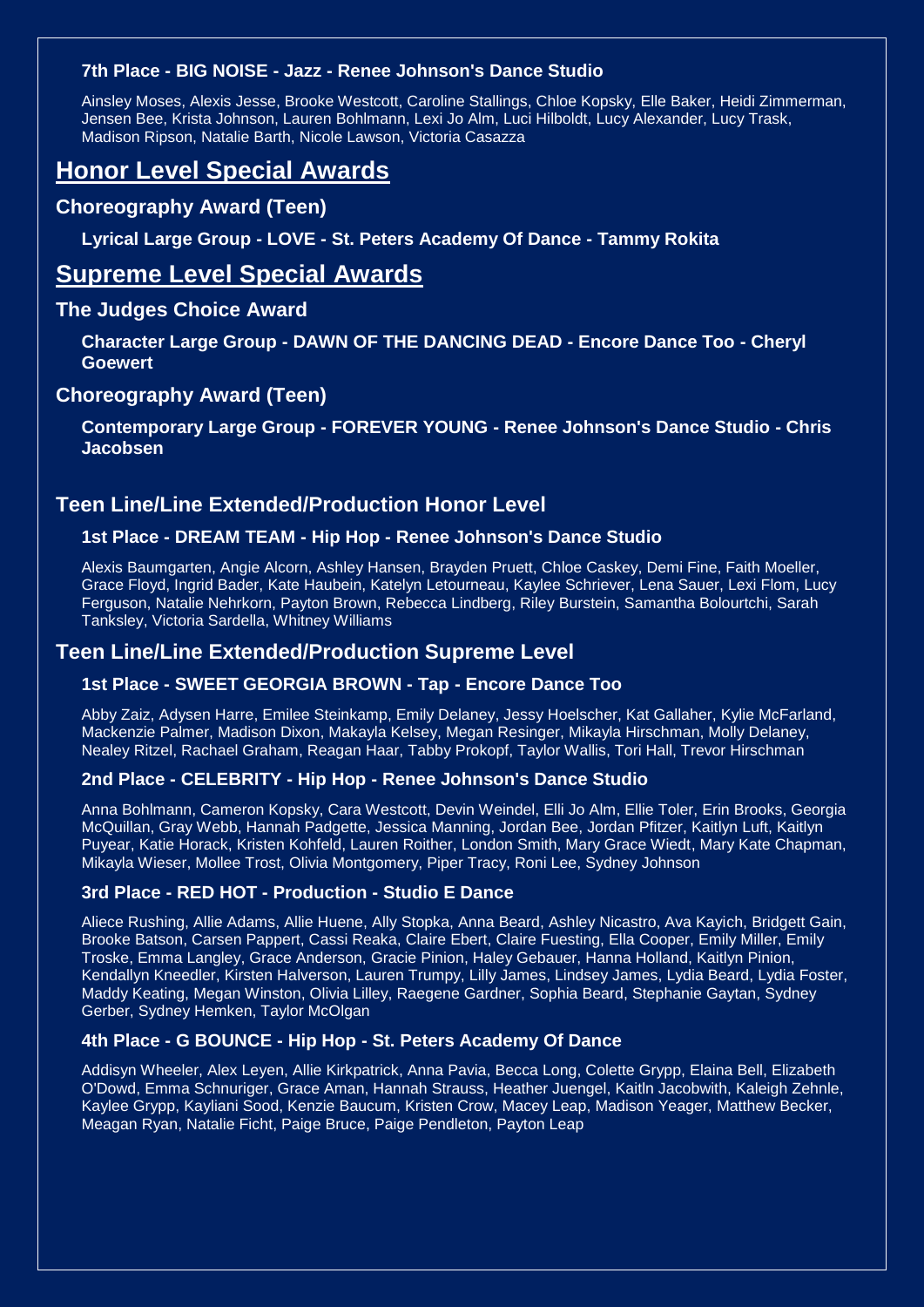# **The Judges Choice Award Hip Hop Line - DREAM TEAM - Hip Hop - Renee Johnson's Dance Studio – Nikki Molina**

## **Senior Solo Honor Level**

**1st Place - Emily Delaney - Tap - Encore Dance Too 2nd Place - Becca Miller - Tap - Dance Elite 3rd Place - Kristen Crow - Lyrical - St. Peters Academy Of Dance 4th Place - Jenna Leahy - Musical Theater - Dance Class 5th Place - Zoe Jennings - Jazz - Dance Elite 6th Place - Jennifer Heiman - Lyrical - Dance Class 7th Place - Cassidy Schaefer - Lyrical - Just Dance Company 8th Place - Paige Bruce - Contemporary - St. Peters Academy Of Dance 9th Place - Kelly Nixon - Lyrical - Just Dance Company 10th Place - Kaylee Grypp - Tap - St. Peters Academy Of Dance Senior Solo Supreme Level 1st Place - Georgi Yaekel - Lyrical - Charmette Academy of Dance 2nd Place - Ellie Toler - Contemporary - Renee Johnson's Dance Studio 3rd Place - David McCall - Lyrical - Best Dance & Talent Center 4th Place - Jessy Hoelscher - Tap - Encore Dance Too 5th Place - Emily Troske - Lyrical - Studio E Dance 6th Place - Cianna Vo - Contemporary - Charmette Academy of Dance 7th Place - Nealey Ritzel - Contemporary - Encore Dance Too 8th Place - Maddy Keating - Lyrical - Studio E Dance 9th Place - Lydia Beard - Jazz - Studio E Dance 10th Place - Ashlynn Woelbling - Open - St. Peters Academy Of Dance Honor Level Special Awards Miss Tribute 2nd Runner Up (Senior) Kristen Crow - St. Peters Academy Of Dance Miss Tribute 1st Runner Up (Senior) Emily Delaney - Encore Dance Too Miss Tribute Winner (Senior) Jenna Leahy - Dance Class**

**Costume 2nd Runner Up (Senior)**

**Kristen Crow - St. Peters Academy Of Dance**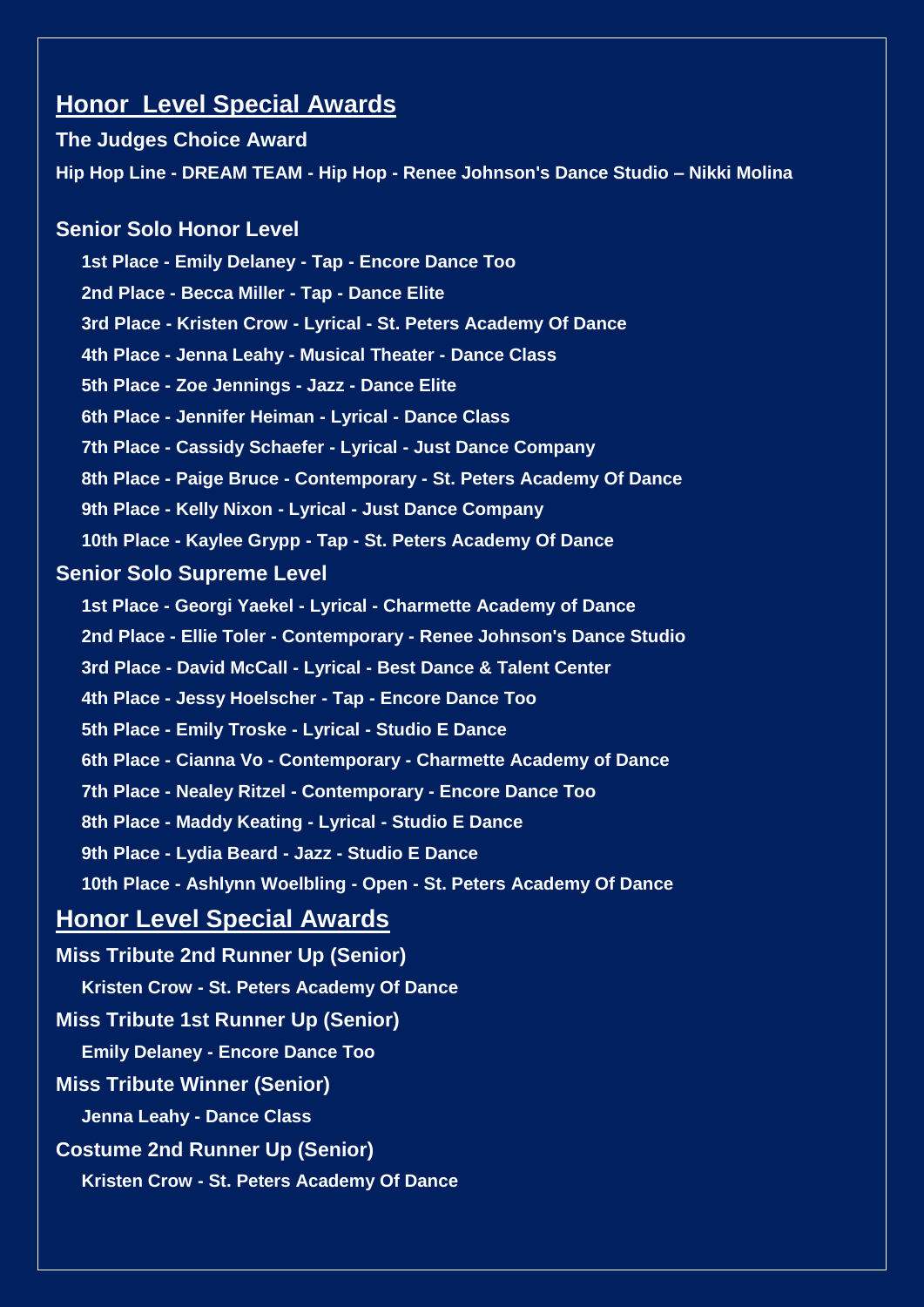**Costume 1st Runner Up (Senior) Emily Delaney - Encore Dance Too Costume Winner (Senior) Zoe Jennings - Dance Elite**

# **Supreme Level Special Awards**

**Mr. Tribute 1st Runner Up (Senior) Alex Leyen - St. Peters Academy Of Dance Mr. Tribute Winner (Senior) David McCall - Best Dance & Talent Center Miss Tribute 2nd Runner Up (Senior) Nealey Ritzel - Encore Dance Too Miss Tribute 1st Runner Up (Senior) Emily Troske - Studio E Dance Miss Tribute Winner (Senior) Georgi Yaekel - Charmette Academy of Dance Costume 2nd Runner Up (Senior) Cameron Kopsky - Renee Johnson's Dance Studio Costume 1st Runner Up (Senior) Danielle Klevorn - Charmette Academy of Dance Costume Winner (Senior) Cianna Vo - Charmette Academy of Dance Senior Duet/Trios Honor Level**

# **1st Place - POSSIBILITY - Contemporary - Dance Class** Devin Revie, Jamie Goldberg **2nd Place - SHOW ME HOW YOU BURLESQUE - Open - Just Dance Company** Cassidy Schaefer, Kelly Nixon

# **Senior Duet/Trios Supreme Level**

**1st Place - SLIPPING AWAY - Open - Studio E Dance** Lydia Beard, Maddy Keating **2nd Place - DON'T STOP - Tap - Encore Dance Too**

Jessy Hoelscher, Nealey Ritzel, Rachael Graham

#### **3rd Place - SHIRK - Open - Studio E Dance**

Claire Ebert, Emily Troske, Lauren Trumpy

**4th Place - JUST THAT WAY - Musical Theater - Charmette Academy of Dance**

Cianna Vo, Danielle Klevorn, Georgi Yaekel

**5th Place - GO YOUR OWN WAY - Contemporary - Charmette Academy of Dance**

Danielle Klevorn, Georgi Yaekel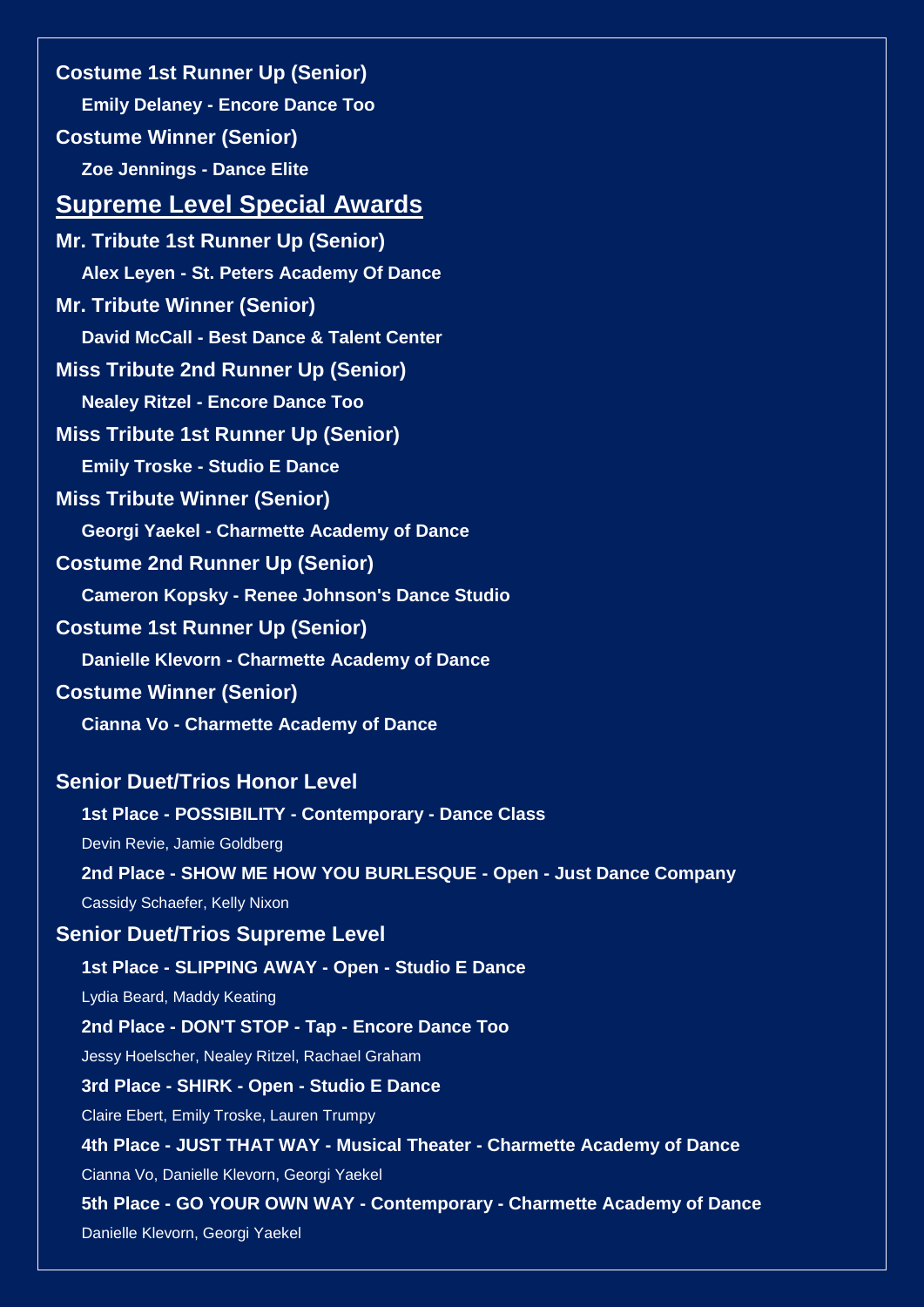#### **6th Place - SHAKY BONES - Jazz - St. Peters Academy Of Dance**

Allie Derbak, Ashlynn Woelbling, Rebecca Tierney

#### **7th Place - FALLING - Contemporary - Charmette Academy of Dance**

Emma Rezabek, Shellcee Sharp

#### **8th Place - MY KINDA GUY - Jazz - Charmette Academy of Dance**

Emma Rezabek, Shellcee Sharp

#### **9th Place - MOSES - Musical Theater - Dance Elite**

Becca Miller, Erin Penning

#### **10th Place - TRAGEDY - Open - Charmette Academy of Dance**

Claire Kretschmer, Katie McLeod

#### **Senior Small Group/Small Group Extended Honor Level**

#### **1st Place - BACK TO BLACK - Jazz - Dance Class**

Devin Revie, Hannah Gilmore, Jenna Leahy, Jennifer Barry, Jennifer Heiman, Lizzie Fagin, Sarah Fleming

#### **2nd Place - EYE OF THE STORM - Lyrical - St. Peters Academy Of Dance**

Allie Kirkpatrick, Jenna Stetson, Kaleigh Zehnle, Kaylee Grypp, Kristen Crow, Meagan Ryan, Natalie Ficht, Paige Bruce

#### **Senior Small Group/Small Group Extended Supreme Level**

#### **1st Place - SILENT ALL THESE YEARS - Open - Studio E Dance**

Ally Stopka, Claire Ebert, Emily Troske, Kendallyn Kneedler, Lauren Trumpy, Lydia Beard, Maddy Keating

#### **2nd Place - WHITE HOUSES - Contemporary - Charmette Academy of Dance**

Cianna Vo, Danielle Klevorn, Emma Rezabek, Georgi Yaekel, Shellcee Sharp

#### **3rd Place - LOCOMOTION - Jazz - Charmette Academy of Dance**

Cianna Vo, Claire Kretschmer, Danielle Klevorn, Emma Rezabek, Georgi Yaekel, Jennifer Fauth, Katie McLeod, Shellcee Sharp

#### **4th Place - BY A THREAD - Lyrical - Charmette Academy of Dance**

Audra McFarland, Camille Clifford, Cianna Vo, Claire Kretschmer, Danielle Klevorn, Emma Rezabek, Jennifer Fauth, Kaitlyn Bonano, Katie McLeod

#### **5th Place - SAY SOMETHING - Lyrical - Encore Dance Too**

Abby Zaiz, Jessy Hoelscher, Nealey Ritzel, Rachael Graham

#### **6th Place - DOUBLE J - Tap - Encore Dance Too**

Jessy Hoelscher, Kat Gallaher, Nealey Ritzel, Rachael Graham, Tori Hall

#### **7th Place - WALLFLOWER - Musical Theater - St. Peters Academy Of Dance**

Allie Derbak, Bridget Gray, Edan Wensel, Lindsey Schmiemeier, Maddie Wagster, Rebecca Tierney, Sydney Dattilo

#### **8th Place - SKIN AND BONES - Lyrical - Studio E Dance**

Claire Ebert, Lauren Trumpy, Lindsey James, Lydia Beard, Maddy Keating

#### **9th Place - APPLAUSE - Jazz - Encore Dance Too**

Abby Zaiz, Jessy Hoelscher, Kat Gallaher, Mikayla Hirschman, Nealey Ritzel, Rachael Graham, Taylor Wallis

#### **10th Place - TRIBULATIONS - Contemporary - St. Peters Academy Of Dance**

Alex Leyen, Ashlynn Woelbling, Edan Wensel, Megan Butts, Rebecca Tierney, Sarah Biernbaum